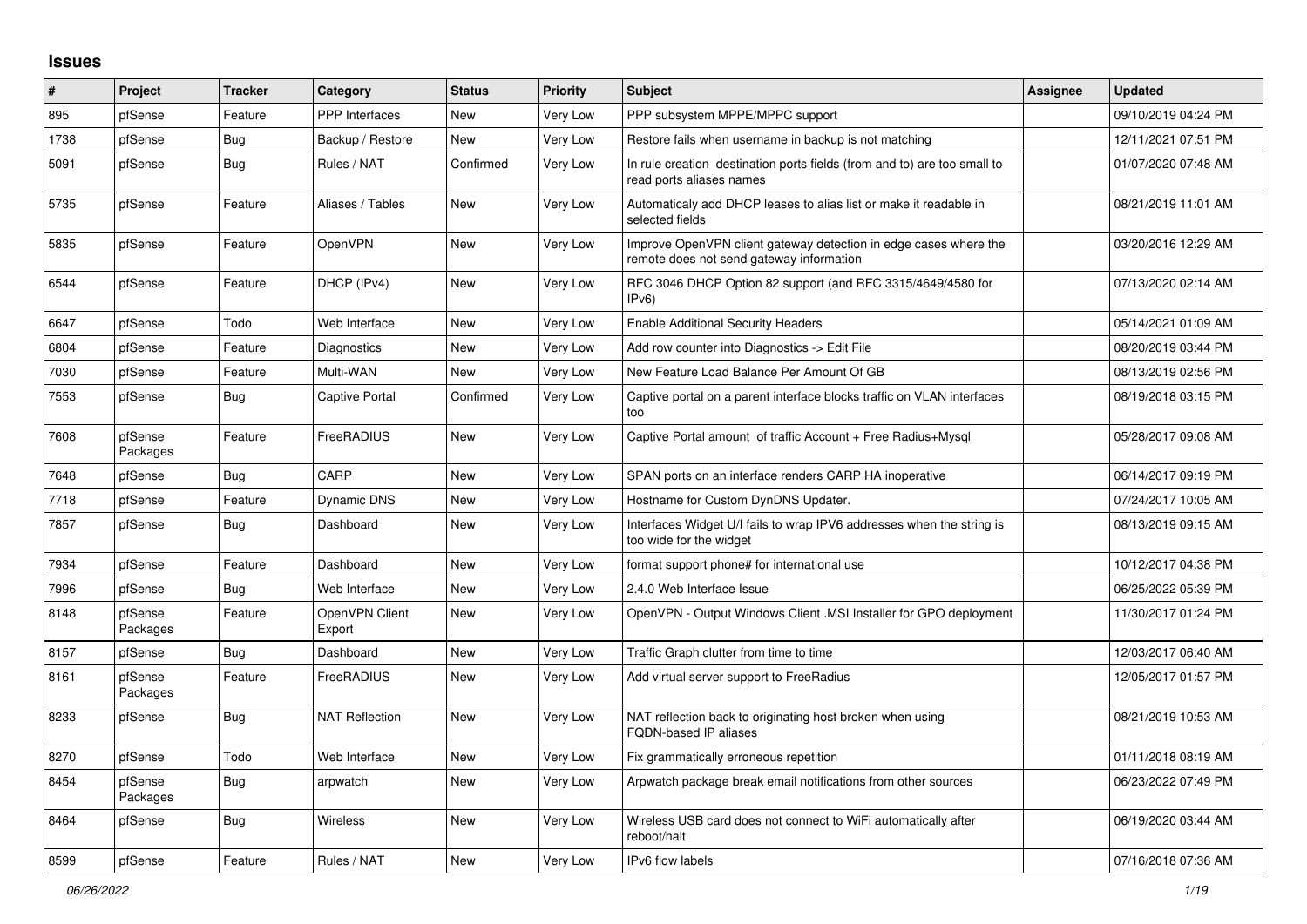| #     | Project             | Tracker    | Category                 | <b>Status</b> | <b>Priority</b> | <b>Subject</b>                                                                                           | <b>Assignee</b> | <b>Updated</b>      |
|-------|---------------------|------------|--------------------------|---------------|-----------------|----------------------------------------------------------------------------------------------------------|-----------------|---------------------|
| 8694  | pfSense             | Feature    | Authentication           | New           | Very Low        | Client CA Auth for PFSense WebGui                                                                        |                 | 08/21/2019 09:25 AM |
| 8775  | pfSense             | Feature    | Authentication           | <b>New</b>    | Very Low        | Use SRV record for LDAP Authentication                                                                   |                 | 05/06/2020 07:49 AM |
| 8879  | pfSense             | Feature    | DHCP (IPv4)              | New           | Very Low        | DHCP options ADD force options                                                                           |                 | 09/07/2018 09:14 AM |
| 9012  | pfSense<br>Packages | <b>Bug</b> | Squid                    | New           | Very Low        | Captive Portal authentication in Squid Proxy Server does not work                                        |                 | 10/12/2019 05:06 AM |
| 9140  | pfSense             | <b>Bug</b> | Logging                  | New           | Very Low        | Unexpected rule can be displayed when looking up filter log entry with<br>multiple matching rules        |                 | 08/19/2019 02:56 PM |
| 9183  | pfSense             | <b>Bug</b> | <b>LAGG Interfaces</b>   | <b>New</b>    | Very Low        | OpenVPN Lagg Interface not working after restart or new start                                            |                 | 08/21/2019 11:17 AM |
| 9336  | pfSense             | Feature    | Notifications            | New           | Very Low        | Make Dynamic DNS update notification e-mail optional                                                     |                 | 02/18/2019 11:49 AM |
| 9486  | pfSense<br>Packages | <b>Bug</b> | softflowd                | New           | Very Low        | ifindex values used for softflowd are incorrect                                                          |                 | 08/14/2019 02:30 PM |
| 9575  | pfSense             | Feature    | DHCP (IPv6)              | New           | Very Low        | RFC 7078 - Distributing Address Selection Policy Using DHCPv6                                            |                 | 08/14/2019 02:39 PM |
| 9648  | pfSense<br>Packages | Feature    | haproxy                  | New           | Very Low        | Multiple node Sync HAProxy configuration to backup CARP members<br>via XMLRPC.                           |                 | 07/25/2019 10:04 AM |
| 9725  | pfSense<br>Packages | Feature    | <b>ACME</b>              | New           | Very Low        | Ability to use template variables in acme package                                                        |                 | 09/04/2019 07:12 AM |
| 9755  | pfSense             | <b>Bug</b> | Package System           | New           | Very Low        | package description wrong link<br>https://www.freshports.org/security/openvpn-client-export              |                 | 09/13/2019 07:22 AM |
| 9837  | pfSense             | <b>Bug</b> | Interfaces               | New           | Very Low        | ipv6 is not completely disabled on the interfaces                                                        |                 | 10/24/2019 01:16 AM |
| 10238 | pfSense             | Feature    | <b>Operating System</b>  | New           | Very Low        | Periodic Scrub of ZFS filesystem                                                                         |                 | 12/31/2020 03:02 PM |
| 10250 | pfSense             | Feature    | DHCP (IPv4)              | New           | Very Low        | DHCP lease view by interface                                                                             |                 | 02/11/2020 07:47 AM |
| 10258 | pfSense             | Feature    | Certificates             | New           | Very Low        | allow to sign CA                                                                                         |                 | 02/20/2020 04:20 AM |
| 10265 | pfSense<br>Packages | <b>Bug</b> | Notes                    | New           | Very Low        | Adding a Note with malformed title will force system restore                                             |                 | 02/27/2020 10:12 AM |
| 10290 | pfSense             | Feature    | Aliases / Tables         | New           | Very Low        | Firewall Aliases Add button on top of list                                                               |                 | 07/10/2021 01:03 PM |
| 10352 | pfSense             | <b>Bug</b> | Authentication           | New           | Very Low        | RADIUS authentication fails with MSCHAPv1 or MSCHAPv2 when<br>passwords contain international characters |                 | 06/20/2022 04:04 PM |
| 10358 | pfSense<br>Packages | Feature    | <b>FRR</b>               | New           | Very Low        | <b>Stage FRR Configuration Changes</b>                                                                   |                 | 03/19/2020 06:48 AM |
| 10377 | pfSense<br>Packages | Feature    | FreeRADIUS               | New           | Very Low        | Allow usage of TOTP (Google-Authenticator) without PIN                                                   |                 | 03/30/2020 11:43 AM |
| 10446 | pfSense             | Feature    | Rules / NAT              | New           | Very Low        | VIP address is not shown in firewall rules                                                               |                 | 06/09/2022 02:07 PM |
| 10467 | pfSense             | Feature    | Notifications            | New           | Very Low        | Email alert functionality for system health                                                              |                 | 05/21/2020 06:02 AM |
| 10570 | pfSense<br>Packages | Feature    | OpenVPN Client<br>Export | New           | Very Low        | OpenVPN Export for iOS should use .ovpn12 for certs and private key                                      |                 | 05/19/2020 10:12 AM |
| 10645 | pfSense             | Feature    | Package System           | New           | Very Low        | Choosing active repo after restoring config but before starting pkgs<br>auto-installing                  |                 | 09/22/2020 01:04 PM |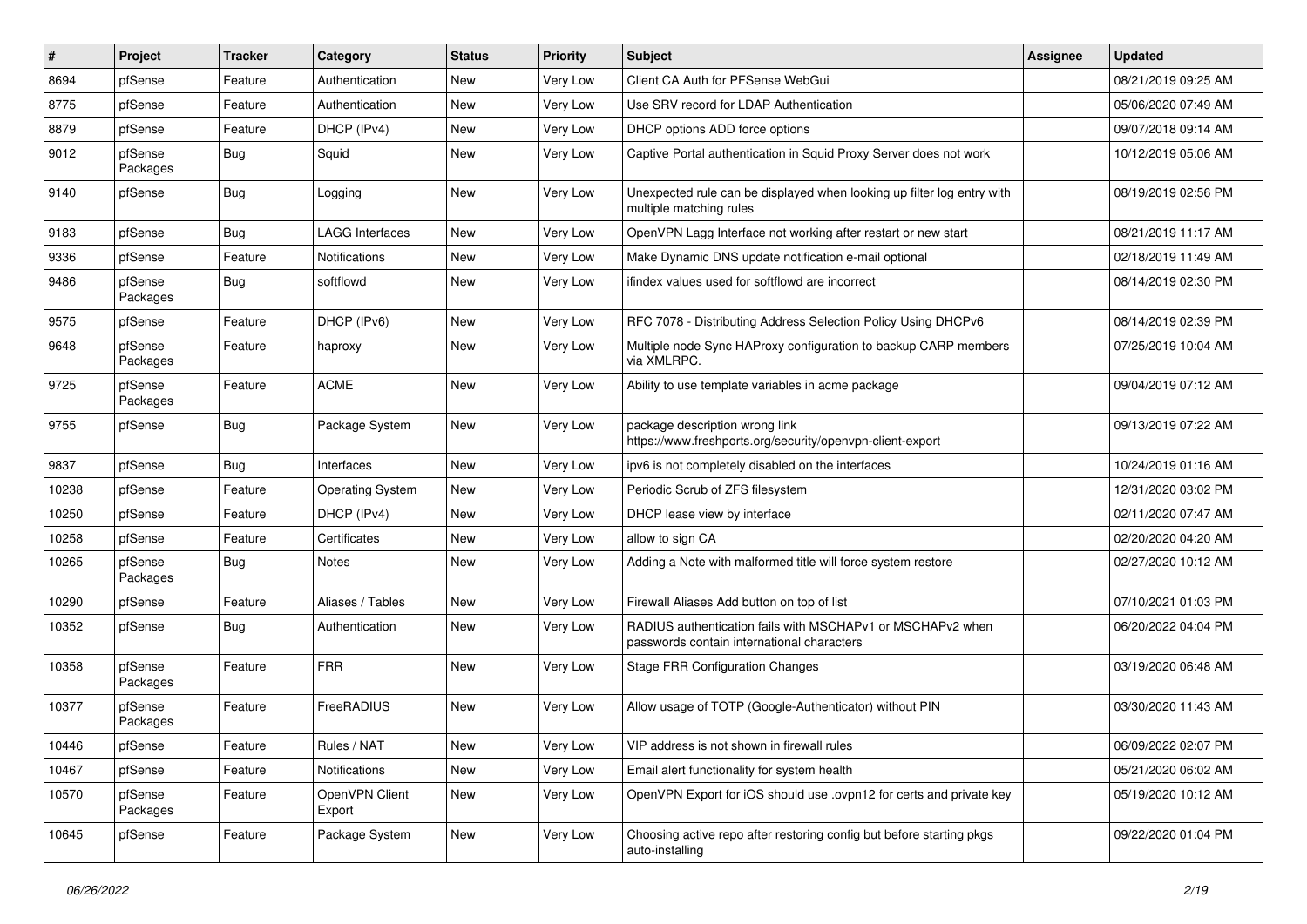| #     | Project             | <b>Tracker</b> | Category                 | <b>Status</b>                 | <b>Priority</b> | <b>Subject</b>                                                                              | Assignee | <b>Updated</b>      |
|-------|---------------------|----------------|--------------------------|-------------------------------|-----------------|---------------------------------------------------------------------------------------------|----------|---------------------|
| 10701 | pfSense             | <b>Bug</b>     | Web Interface            | <b>New</b>                    | Very Low        | Firewall Log too wide with Rule Description Column                                          |          | 06/25/2020 07:36 AM |
| 10731 | pfSense             | Feature        | <b>XMLRPC</b>            | <b>New</b>                    | Very Low        | XML-sync primary/secondary config flag                                                      |          | 07/06/2020 03:52 PM |
| 10732 | pfSense             | Feature        | <b>High Availability</b> | New                           | Very Low        | Warning banner for secondary HA node                                                        |          | 12/23/2021 03:34 AM |
| 10802 | pfSense             | Feature        | DHCP (IPv4)              | New                           | Very Low        | Seperator for DHCP Static Mapped leases                                                     |          | 07/31/2020 10:30 AM |
| 10831 | pfSense<br>Packages | Feature        | New Package<br>Request   | New                           | Very Low        | Integration of nntp-proxy into pfsense                                                      |          | 08/13/2020 09:09 AM |
| 11000 | pfSense<br>Packages | Bug            | haproxy                  | New                           | Very Low        | haproxy deprecated trick suggested                                                          |          | 12/23/2020 02:55 PM |
| 11165 | pfSense<br>Packages | Feature        | OpenVPN Client<br>Export | <b>New</b>                    | Very Low        | OpenVPN Exporter - Allow for name customization                                             |          | 07/10/2021 12:58 PM |
| 11169 | pfSense             | Feature        | Interfaces               | <b>New</b>                    | Very Low        | Changing interface index order                                                              |          | 12/17/2020 05:44 AM |
| 11266 | pfSense<br>Packages | Feature        | AutoConfigBackup         | New                           | Very Low        | Give an option to list restore point in "reverse" order/latest at the top.                  |          | 01/19/2021 06:58 PM |
| 11418 | pfSense             | <b>Bug</b>     | <b>IPsec</b>             | <b>New</b>                    | Very Low        | 'NAT-T: Force' is broken for IPv6 IPsec                                                     |          | 02/16/2021 08:25 AM |
| 11490 | pfSense<br>Packages | Bug            | Service Watchdog         | New                           | Very Low        | Service Watchdog - Impacts Reboots and Package Updates                                      |          | 02/22/2021 12:07 PM |
| 11493 | pfSense<br>Packages | <b>Bug</b>     | Zabbix                   | <b>New</b>                    | Very Low        | After upgrade zabbix proxy wont start                                                       |          | 02/21/2021 05:31 AM |
| 11650 | pfSense<br>Packages | <b>Bug</b>     | <b>FRR</b>               | <b>New</b>                    | Very Low        | FRR configuration broken on restore of manually edited FRR config<br>sections               |          | 03/10/2021 08:50 AM |
| 11777 | pfSense<br>Packages | Bug            | Unbound                  | New                           | Very Low        | Input validation prevents DNS Resolver from being disabled                                  |          | 04/05/2021 05:51 PM |
| 11921 | pfSense             | Feature        | <b>DNS Resolver</b>      | <b>New</b>                    | Very Low        | Feature Request: Compile unbound with EDNS Client Subnet (ECS)<br>module (--enable-subnet)  |          | 05/14/2021 07:29 AM |
| 12025 | pfSense             | Todo           | Web Interface            | New                           | Very Low        | Add 1:1 Validation to Notify Someone They are 1:1 NAT'ing an<br><b>Interface Address</b>    |          | 06/11/2021 10:05 AM |
| 12066 | pfSense             | Feature        | <b>Operating System</b>  | <b>New</b>                    | Very Low        | Include man and man pages for all core programs and packages                                |          | 06/21/2021 07:44 AM |
| 12067 | pfSense             | <b>Bug</b>     | DHCP (IPv4)              | <b>New</b>                    | Very Low        | <b>DHCP Monitoring Statistics Error</b>                                                     |          | 06/21/2021 08:39 AM |
| 12457 | pfSense Docs        | Todo           | Packages                 | New                           | Very Low        | Add UPS Configuration Recipes for apcupsd and nut UPS Packages<br>with Common Brand Units   |          | 10/18/2021 08:37 AM |
| 12466 | pfSense             | Feature        | <b>OpenVPN</b>           | <b>New</b>                    | Very Low        | Option to Disable Renegotiation timer in OpenVPN Server                                     |          | 06/25/2022 05:03 PM |
| 12521 | pfSense             | Feature        | <b>Operating System</b>  | New                           | Very Low        | Add the BBR2, QUIC, RACK Congestion Control (CC) protocols                                  |          | 11/15/2021 07:40 AM |
| 12522 | pfSense             | Feature        | OpenVPN                  | <b>New</b>                    | Very Low        | More flexible Client-Specific Override options for controlling options<br>pushed to clients |          | 04/11/2022 03:11 PM |
| 12757 | pfSense             | <b>Bug</b>     | Diagnostics              | <b>Pull Request</b><br>Review | Very Low        | Clean up /etc/inc/filter.inc use of pfctl -F                                                |          | 05/17/2022 02:18 PM |
| 12759 | pfSense Plus        | <b>Bug</b>     | Package System           | <b>New</b>                    | Very Low        | Proprietary packages link to non-existant or non-public github pages                        |          | 02/09/2022 10:43 AM |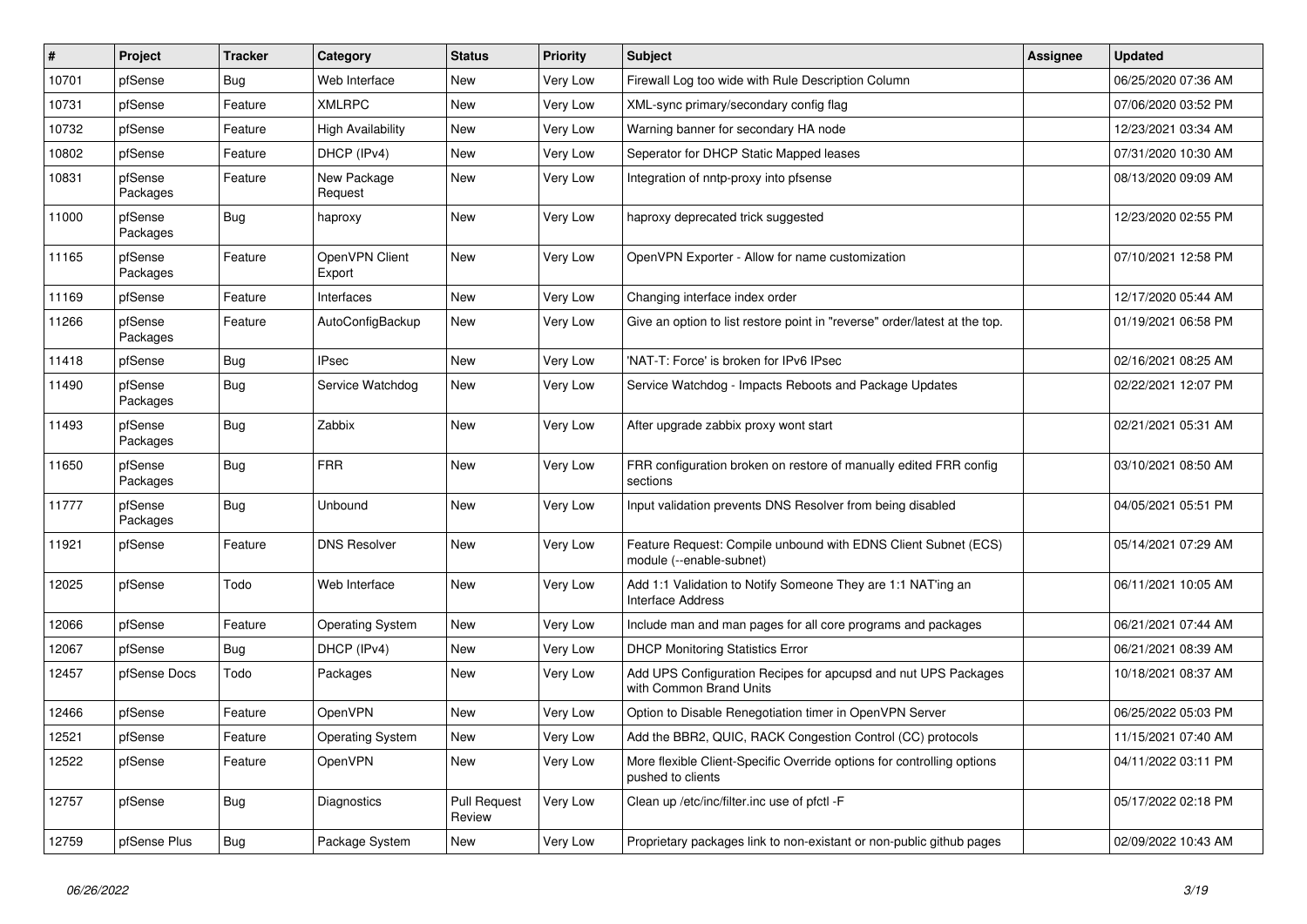| #     | Project             | <b>Tracker</b> | Category              | <b>Status</b>                 | <b>Priority</b> | <b>Subject</b>                                                                                                                      | Assignee | Updated             |
|-------|---------------------|----------------|-----------------------|-------------------------------|-----------------|-------------------------------------------------------------------------------------------------------------------------------------|----------|---------------------|
| 12789 | pfSense<br>Packages | Feature        | ACME                  | New                           | Very Low        | Show expiration date of certificates in the ACME package list                                                                       |          | 02/14/2022 09:20 AM |
| 12804 | pfSense Docs        | New Content    | General               | New                           | Very Low        | Create Slack documentation                                                                                                          |          | 02/15/2022 04:59 PM |
| 12805 | pfSense Docs        | New Content    | General               | New                           | Very Low        | Add documentation about what triggers a notfication                                                                                 |          | 02/15/2022 05:10 PM |
| 12832 | pfSense Plus        | Feature        | Hardware / Drivers    | <b>New</b>                    | Very Low        | 6100 configurable Blinking Blue LED                                                                                                 |          | 02/22/2022 07:30 AM |
| 13072 | pfSense             | Feature        | Traffic Shaper (ALTQ) | <b>Pull Request</b><br>Review | Very Low        | Matching background/font colors of queue values with dark theme.                                                                    |          | 04/19/2022 07:32 AM |
| 13110 | pfSense             | Bug            | CARP                  | <b>New</b>                    | Very Low        | changing CARP VIP address does not update outbound NAT interface                                                                    |          | 05/03/2022 02:52 PM |
| 13144 | pfSense             | Bug            | Rules / NAT           | <b>New</b>                    | Very Low        | Firewall rule entries can get out of sync when entries are deleted while<br>other administrators are editing entries simultaneously |          | 05/10/2022 07:26 AM |
| 13159 | pfSense             | Todo           | Web Interface         | New                           | Very Low        | Decrease distance between img-buttons in webGUI to eliminate<br>mistake entry                                                       |          | 05/14/2022 06:52 AM |
| 13161 | pfSense             | Feature        | Web Interface         | New                           | Very Low        | FLASH PORT'S LED button, to help quickly find port that need to be<br>connected to patch&cable                                      |          | 05/14/2022 06:35 AM |
| 13219 | pfSense             | Feature        | <b>Captive Portal</b> | <b>New</b>                    | Very Low        | Enable/Disable single voucher roll                                                                                                  |          | 05/26/2022 08:14 AM |
| 13220 | pfSense             | Feature        | Captive Portal        | New                           | Very Low        | Voucher per-roll bandwidth restrictions and traffic quotas                                                                          |          | 05/26/2022 08:16 AM |
| 290   | pfSense             | Feature        | Multi-WAN             | <b>New</b>                    | Low             | Add Multi-WAN awareness to UPnP                                                                                                     |          | 01/06/2016 05:24 PM |
| 628   | pfSense             | Feature        | Web Interface         | <b>New</b>                    | Low             | Ability to specify listen IP address of management services (SSH, web<br>interface)                                                 |          | 07/09/2021 01:21 PM |
| 1219  | pfSense             | Feature        | Developer Tools       | <b>New</b>                    | Low             | Ship DTRACE enabled kernels in the images                                                                                           |          | 07/26/2017 03:14 AM |
| 2042  | pfSense             | Bug            | <b>NAT Reflection</b> | Confirmed                     | Low             | NAT reflection doesn't apply to self-initiated traffic                                                                              |          | 01/21/2021 10:38 PM |
| 2234  | pfSense             | <b>Bug</b>     | Web Interface         | Confirmed                     | Low             | Status: Traffic Graph - only shows interface's subnet                                                                               |          | 01/15/2022 08:33 PM |
| 2323  | pfSense             | Feature        | DHCP (IPv4)           | New                           | Low             | GUI doesn't allow to configure DHCP server to serve IP addresses<br>belonging to subnets wich are not associated with an interface  |          | 08/19/2019 10:27 AM |
| 2357  | pfSense             | Feature        | Interfaces            | <b>New</b>                    | Low             | Support Dual Stack Lite                                                                                                             |          | 05/13/2014 09:39 PM |
| 2545  | pfSense             | Feature        | Captive Portal        | New                           | Low             | CaptivePortal: Custom "Re-authenticate every x minutes"                                                                             |          | 07/08/2012 05:21 PM |
| 3162  | pfSense             | Feature        | PPP Interfaces        | <b>New</b>                    | Low             | <b>MLPPP Status of connections</b>                                                                                                  |          | 08/20/2019 10:20 AM |
| 3411  | pfSense             | Bug            | Dashboard             | <b>New</b>                    | Low             | Interfaces and statistics dashboard widgets very slow with large<br>numbers of interfaces                                           |          | 01/24/2014 02:09 AM |
| 3859  | pfSense             | Feature        | Gateway Monitoring    | <b>New</b>                    | Low             | Make it possible to set the source IP address for gateway monitoring                                                                |          | 11/06/2016 10:12 PM |
| 3889  | pfSense             | Bug            | <b>XML Parser</b>     | Confirmed                     | Low             | Non relevant changes in config.xml                                                                                                  |          | 08/13/2019 12:23 PM |
| 3943  | pfSense             | Feature        | Operating System      | New                           | Low             | pf - divert-reply not implemented (usefull for haproxy)                                                                             |          | 10/16/2014 06:42 PM |
| 4165  | pfSense             | Feature        | Rules / NAT           | <b>New</b>                    | Low             | Allow for security zones when defining interfaces and firewall rules.                                                               |          | 02/06/2016 04:35 AM |
| 4195  | pfSense             | Feature        | Aliases / Tables      | New                           | Low             | Aliases: sections                                                                                                                   |          | 08/21/2019 11:01 AM |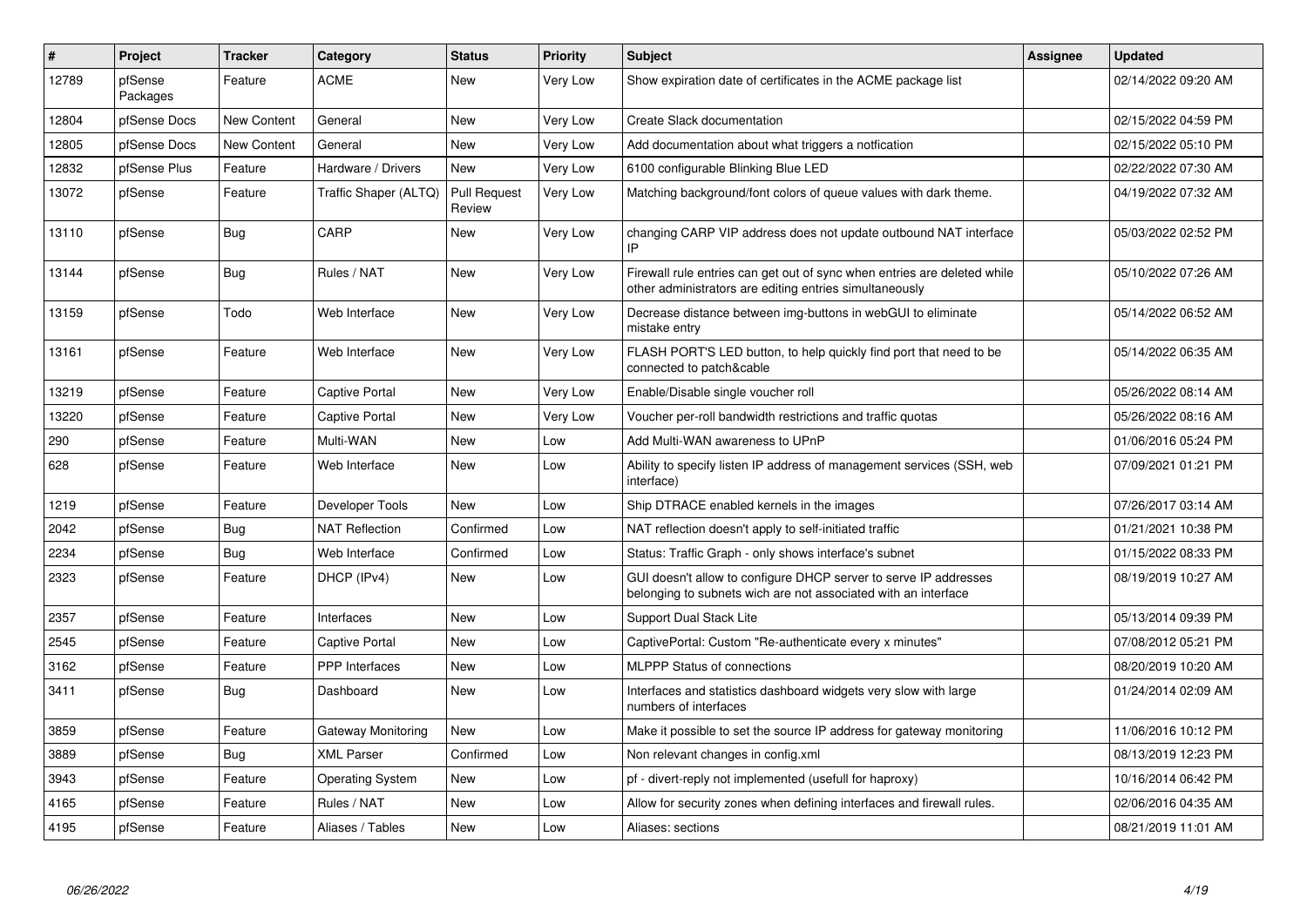| $\sharp$ | Project             | Tracker    | Category                                 | <b>Status</b> | <b>Priority</b> | <b>Subject</b>                                                                        | <b>Assignee</b> | <b>Updated</b>      |
|----------|---------------------|------------|------------------------------------------|---------------|-----------------|---------------------------------------------------------------------------------------|-----------------|---------------------|
| 4234     | pfSense             | Feature    | IPsec                                    | Assigned      | Low             | allow for strict user <> cn validation of mobile ipsec users when using<br>rsa+xauth  |                 | 01/24/2017 06:11 AM |
| 4374     | pfSense             | Feature    | <b>Notifications</b>                     | New           | Low             | Add timestamps to notification e-mails                                                |                 | 02/05/2015 12:43 AM |
| 4724     | pfSense             | Feature    | Captive Portal                           | New           | Low             | Captive Portal Status Add Client Hostname                                             |                 | 05/22/2015 08:38 AM |
| 4914     | pfSense             | Feature    | Diagnostics                              | New           | Low             | <b>Packet Capture Settings</b>                                                        |                 | 08/20/2019 08:51 AM |
| 5307     | pfSense             | Feature    | <b>RRD Graphs</b>                        | New           | Low             | Add logarithmic scale option to RRD graphs                                            |                 | 10/14/2015 07:37 AM |
| 5469     | pfSense             | <b>Bug</b> | Package System                           | Confirmed     | Low             | package.dtd XSD schema is a piece of pathetic, useless, unmaintained<br>junk          |                 | 11/22/2015 06:26 AM |
| 5567     | pfSense             | Feature    | Dashboard                                | New           | Low             | CARP status widget does not update in real time                                       |                 | 08/20/2019 03:33 PM |
| 5658     | pfSense             | <b>Bug</b> | Captive Portal                           | Confirmed     | Low             | Files with the same name cannot be uploaded to multiple captive portal<br>zones       |                 | 12/18/2015 07:19 PM |
| 6011     | pfSense             | <b>Bug</b> | Web Interface                            | Confirmed     | Low             | IPv6 link local fails HTTP REFERER check                                              |                 | 09/04/2016 09:57 AM |
| 6055     | pfSense             | <b>Bug</b> | Package System                           | Confirmed     | Low             | Menu items may remain from packages no longer installed                               |                 | 06/18/2021 08:46 PM |
| 6255     | pfSense             | <b>Bug</b> | <b>PPP</b> Interfaces                    | Confirmed     | Low             | PPP Country/Provider/Plan configuration not saved                                     |                 | 04/25/2016 07:15 PM |
| 6361     | pfSense             | <b>Bug</b> | Web Interface                            | <b>New</b>    | Low             | Responsive Mobile Menu issue                                                          |                 | 05/16/2016 12:09 PM |
| 6386     | pfSense             | <b>Bug</b> | IPv6 Router<br>Advertisements<br>(RADVD) | New           | Low             | Switching Router Advertisements to disabled should broadcast IP<br>Removal messages   |                 | 05/22/2016 10:44 PM |
| 6390     | pfSense             | Todo       | Dashboard                                | New           | Low             | Autoscale from Traffic Graph not correct size (big graphs)                            |                 | 05/23/2016 01:38 PM |
| 6430     | pfSense             | <b>Bug</b> | <b>DNS Resolver</b>                      | Confirmed     | Low             | pfsense should sanity-check hostnames when copying from<br>dhcpd.leases to /etc/hosts |                 | 08/13/2019 01:23 PM |
| 6608     | pfSense             | Feature    | Backup / Restore                         | New           | Low             | backup and restore dhcp                                                               |                 | 07/13/2016 04:09 PM |
| 6842     | pfSense             | Feature    | Package System                           | New           | Low             | Package Manager progress bar should indicate overall progress                         |                 | 08/21/2019 08:55 AM |
| 7078     | pfSense             | Feature    | OpenVPN                                  | New           | Low             | Allow reordering of client specific overrides in OpenVPN                              |                 | 11/21/2019 02:48 PM |
| 7181     | pfSense             | Feature    | Rules / NAT                              | New           | Low             | Add Top and Add Bottom on Seperator                                                   |                 | 08/21/2019 08:55 AM |
| 7289     | pfSense             | <b>Bug</b> | Certificates                             | New           | Low             | Generating 4096bit Certificate                                                        |                 | 08/14/2019 09:56 AM |
| 7314     | pfSense             | Bug        | <b>RRD Graphs</b>                        | New           | Low             | Discrepancy in ntp monitoring view                                                    |                 | 02/24/2017 08:37 PM |
| 7329     | pfSense             | <b>Bug</b> | <b>DNS Forwarder</b>                     | New           | Low             | <b>DHCP Not Updating DNS</b>                                                          |                 | 01/21/2022 09:16 PM |
| 7365     | pfSense             | Feature    | Logging                                  | New           | Low             | Pass firewall/filter rule set through logging for centralized loggers to<br>key on    |                 | 03/07/2017 10:44 AM |
| 7411     | pfSense<br>Packages | Todo       | ladvd                                    | New           | Low             | LADVD Devices not wide enough                                                         |                 | 10/22/2017 05:04 AM |
| 7441     | pfSense             | Feature    | DHCP (IPv4)                              | New           | Low             | Display start/end times for Static Mapping leases on DHCP<br>Leases/DHCPv6 Leases     |                 | 08/21/2019 10:48 AM |
| 7442     | pfSense             | Feature    | <b>Diagnostics</b>                       | New           | Low             | Suggestions for Diagnostics / ARP Table and Diagnostics / NDP Table                   |                 | 08/21/2019 09:27 AM |
| 7459     | pfSense             | Feature    | Diagnostics                              | New           | Low             | "Refresh" button for Diagnostics/Tables display                                       |                 | 08/21/2019 09:27 AM |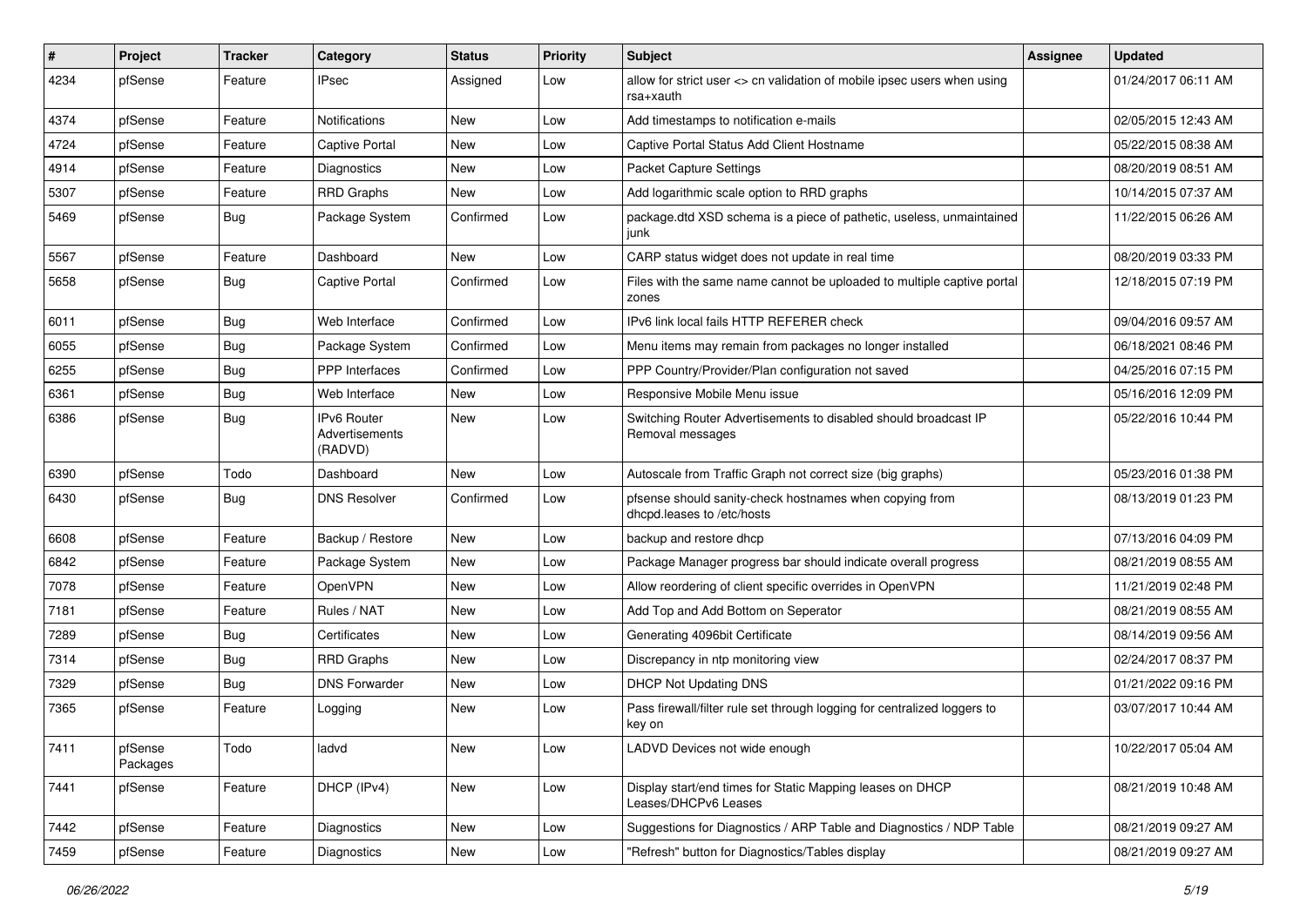| #     | Project             | <b>Tracker</b> | Category                 | <b>Status</b> | <b>Priority</b> | <b>Subject</b>                                                                                                               | <b>Assignee</b> | <b>Updated</b>      |
|-------|---------------------|----------------|--------------------------|---------------|-----------------|------------------------------------------------------------------------------------------------------------------------------|-----------------|---------------------|
| 7495  | pfSense             | Feature        | <b>DNS Resolver</b>      | New           | Low             | Ability to set TTL for local for Unbound host overrides and dhcp leases                                                      |                 | 03/06/2018 09:46 AM |
| 7531  | pfSense             | Feature        | Package System           | New           | Low             | pkg behavior when encountering invalid SSL certificate                                                                       |                 | 05/08/2017 06:57 PM |
| 7683  | pfSense<br>Packages | Feature        | New Package<br>Request   | New           | Low             | Splunk Universal Forwarder Package                                                                                           |                 | 08/19/2019 02:54 PM |
| 7688  | pfSense             | Feature        | Backup / Restore         | New           | Low             | AutoConfigBackup - Info Icon - username only                                                                                 |                 | 10/22/2017 10:46 AM |
| 7788  | pfSense             | <b>Bug</b>     | Dashboard                | <b>New</b>    | Low             | Irregular updating of widgets like cpu/uptime on system widget.                                                              |                 | 08/21/2019 09:03 AM |
| 7848  | pfSense             | Bug            | Diagnostics              | New           | Low             | NDP Table Sort by Expiration Error                                                                                           |                 | 08/26/2019 02:56 PM |
| 7902  | pfSense<br>Packages | Feature        | OpenVPN Client<br>Export | <b>New</b>    | Low             | allow vpn client export of other to be a blank field                                                                         |                 | 08/19/2019 03:33 PM |
| 8316  | pfSense             | Feature        | Rules / NAT              | New           | Low             | expiration date when creating new rules                                                                                      |                 | 08/21/2019 09:11 AM |
| 8458  | pfSense             | Feature        | Dashboard                | New           | Low             | Allow reordering of interface widget                                                                                         |                 | 08/14/2019 10:52 AM |
| 8474  | pfSense             | Feature        | <b>High Availability</b> | New           | Low             | Easier Conversion to HA Pair from Existing Non-HA Firewall                                                                   |                 | 04/19/2018 11:52 PM |
| 8500  | pfSense             | <b>Bug</b>     | Dynamic DNS              | <b>New</b>    | Low             | Incorrect categorization of status/info messages from phpDynDNS                                                              |                 | 08/16/2019 12:50 PM |
| 8502  | pfSense             | Bug            | Web Interface            | Confirmed     | Low             | main (top) menu items do not drop down in some cases                                                                         |                 | 07/06/2020 02:39 PM |
| 8532  | pfSense             | Feature        | OpenVPN                  | New           | Low             | Ability to add metric to pushed routes                                                                                       |                 | 05/22/2018 07:45 AM |
| 8576  | pfSense             | Bug            | Rules / NAT              | Feedback      | Low             | pfSense stops passing traffic after some time when using Outbound<br>NAT pool w/ Sticky Address                              |                 | 10/28/2021 01:47 PM |
| 8743  | pfSense             | Todo           | Gateways                 | New           | Low             | Gateway Groups page should list gateways in tier order                                                                       |                 | 08/14/2019 12:16 PM |
| 8820  | pfSense             | Bug            | Rules / NAT              | New           | Low             | System/Advanced/Misc - "Do not kill connections when schedule<br>expires" UN-checked still leaves existing connections open. |                 | 07/28/2020 10:59 AM |
| 8846  | pfSense             | Bug            | Gateways                 | <b>New</b>    | Low             | Misleading gateway error message adding/editing static routes using a<br>disabled interface                                  |                 | 08/21/2019 11:29 AM |
| 9085  | pfSense<br>Packages | Feature        | OpenVPN Client<br>Export | New           | Low             | OpenVPN connect/disconnect scripts                                                                                           |                 | 08/13/2019 09:15 AM |
| 9149  | pfSense             | Bug            | Package System           | New           | Low             | Continued issues with /tmp and /var in RAM on 2.4                                                                            |                 | 11/24/2018 11:56 AM |
| 9247  | pfSense<br>Packages | Bug            | haproxy                  | New           | Low             | HAProxy multiple server selection on stats pages doesn't work                                                                |                 | 01/02/2019 04:44 PM |
| 9293  | pfSense             | Feature        | Web Interface            | <b>New</b>    | Low             | Provide WebUI message (banner) prior to login                                                                                |                 | 08/14/2019 02:39 PM |
| 9353  | pfSense             | <b>Bug</b>     | Dashboard                | New           | Low             | PHPSession errors from limited access to dashboard and widgets                                                               |                 | 10/06/2020 09:31 AM |
| 9717  | pfSense             | Feature        | Web Interface            | New           | Low             | Search box for pfsense?                                                                                                      |                 | 07/05/2020 02:14 PM |
| 9718  | pfSense             | Feature        | Diagnostics              | New           | Low             | Make diag_states_summary table sortable                                                                                      |                 | 10/06/2020 09:12 AM |
| 9887  | pfSense             | Bug            | Rules / NAT              | New           | Low             | Rule separator positions change when deleting multiple rules                                                                 |                 | 05/10/2022 03:11 PM |
| 10144 | pfSense             | Feature        | Web Interface            | New           | Low             | Default Sort Order, DHCP Leases                                                                                              |                 | 12/31/2019 06:47 PM |
| 10204 | pfSense             | Feature        | Interfaces               | New           | Low             | Possible clarification of Track IPv6 Interface Subnet ID                                                                     |                 | 01/23/2020 01:04 PM |
| 10280 | pfSense             | Feature        | Dashboard                | New           | Low             | <b>DHCP Leases widget</b>                                                                                                    |                 | 11/07/2020 09:18 PM |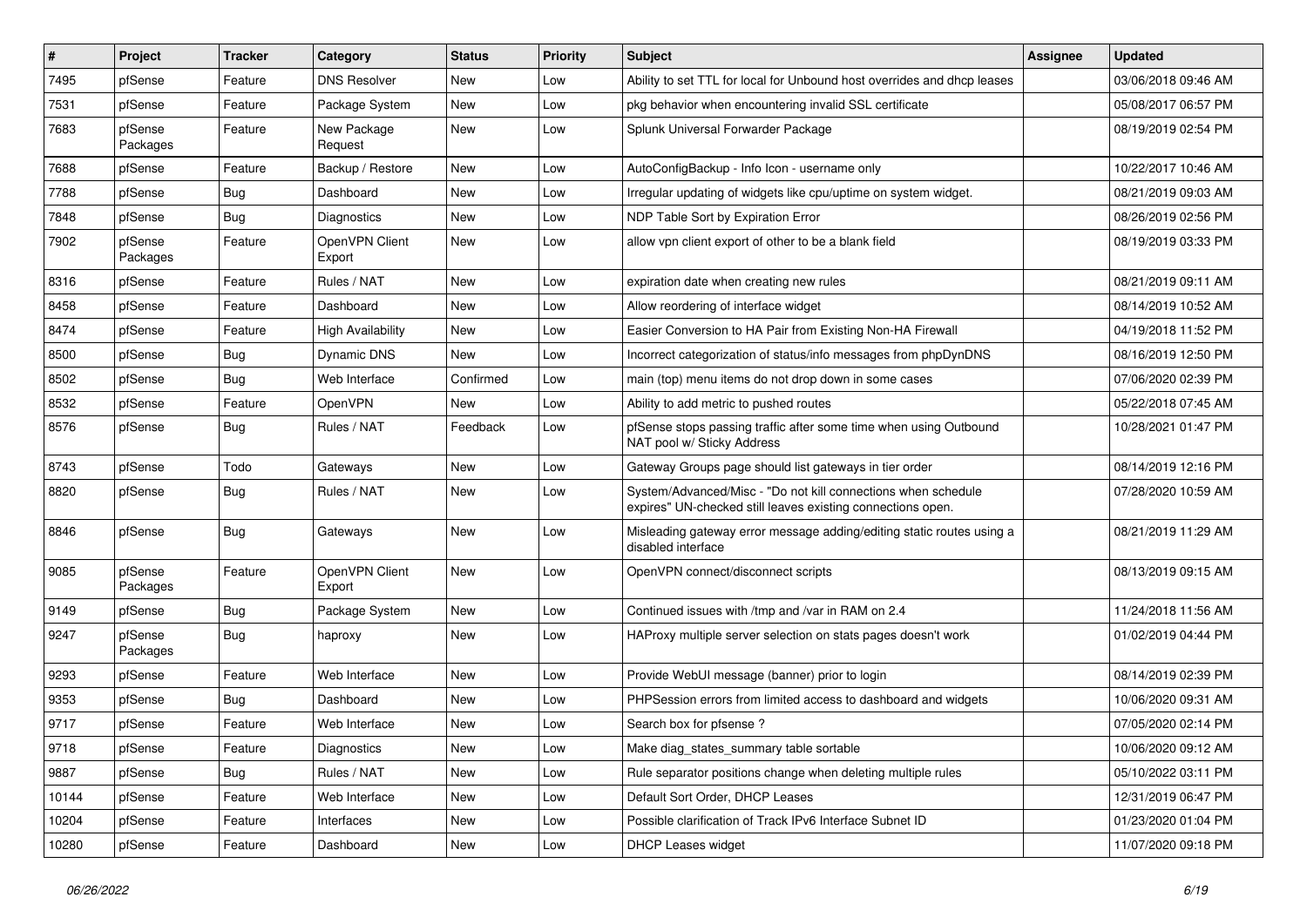| #     | Project             | Tracker    | Category                    | <b>Status</b>                 | Priority | <b>Subject</b>                                                                                      | <b>Assignee</b> | <b>Updated</b>      |
|-------|---------------------|------------|-----------------------------|-------------------------------|----------|-----------------------------------------------------------------------------------------------------|-----------------|---------------------|
| 10312 | pfSense             | Feature    | Rules / NAT                 | New                           | Low      | Reordering of NAT rules without dragging                                                            |                 | 03/03/2020 07:28 AM |
| 10395 | pfSense             | Feature    | Dashboard                   | New                           | Low      | Add Dashboard System Information support for more PC Engines APU<br>boards                          |                 | 02/17/2022 01:02 AM |
| 10464 | pfSense             | Todo       | Upgrade                     | New                           | Low      | Disallow package updates when a system update is available                                          |                 | 04/21/2022 12:39 PM |
| 10466 | pfSense<br>Packages | Feature    | Suricata                    | New                           | Low      | Add checkbox to Suricata blocked host view to resolve all resolvable<br>IP's automatically          |                 | 02/02/2022 06:04 PM |
| 10472 | pfSense<br>Packages | Feature    | Suricata                    | New                           | Low      | Blocked host alert table break out by timestamp and type to allow<br>sorting by date                |                 | 04/17/2020 12:46 PM |
| 10690 | pfSense             | <b>Bug</b> | Installer                   | New                           | Low      | Not possible to make UFS install on ZFS formatted drive                                             |                 | 04/21/2022 12:39 PM |
| 10918 | pfSense             | Feature    | Aliases / Tables            | New                           | Low      | IP Aliases de-duplication                                                                           |                 | 12/13/2020 11:37 PM |
| 10952 | pfSense             | <b>Bug</b> | Rules / NAT                 | New                           | Low      | Inconsistency in Subnet Defaults Between Firewall Rules and Interface<br><b>Address Assignments</b> |                 | 10/09/2020 12:50 PM |
| 10959 | pfSense             | <b>Bug</b> | <b>Traffic Graphs</b>       | Feedback                      | Low      | Traffic graph stopped on interface used via netmap                                                  |                 | 02/22/2021 02:57 AM |
| 10989 | pfSense<br>Packages | <b>Bug</b> | Snort                       | New                           | Low      | Snort alert page has hidden characters in IPv6 address                                              |                 | 10/17/2020 04:06 PM |
| 10994 | pfSense<br>Packages | <b>Bug</b> | squidguard                  | <b>New</b>                    | Low      | SquidGuard Blacklists Restore Default button does not work                                          |                 | 10/20/2020 12:26 PM |
| 10995 | pfSense             | Feature    | <b>Operating System</b>     | New                           | Low      | Remove VMware MSI-X from the PCI blacklist.                                                         |                 | 10/20/2020 11:40 AM |
| 11004 | pfSense             | Feature    | DHCP (IPv4)                 | New                           | Low      | DHCP reservations with no IP address show entries in DHCP leases                                    |                 | 10/26/2020 07:22 AM |
| 11026 | pfSense<br>Packages | Feature    | FreeRADIUS                  | New                           | Low      | Feedback on Packages - FreeRADIUS package                                                           |                 | 11/02/2020 07:21 AM |
| 11074 | pfSense<br>Packages | <b>Bug</b> | <b>BIND</b>                 | New                           | Low      | bind Zone Settings Zones, Save button opens "Confirmation required<br>to save changes"              |                 | 11/16/2020 11:08 AM |
| 11093 | pfSense             | <b>Bug</b> | Wireless                    | New                           | Low      | ral(4) driver non-functional in arm64                                                               |                 | 11/21/2020 10:45 AM |
| 11213 | pfSense             | Feature    | Gateways                    | New                           | Low      | Option to mark gateway as down directly from Table                                                  |                 | 01/03/2021 07:09 AM |
| 11270 | pfSense             | Feature    | <b>VPN (Multiple Types)</b> | New                           | Low      | Consider integrating Nebula mesh VPN                                                                |                 | 01/20/2021 03:34 PM |
| 11369 | pfSense             | Feature    | <b>Operating System</b>     | New                           | Low      | add Enabling IPv6 Source Address Validation support                                                 |                 | 02/04/2021 10:03 AM |
| 11438 | pfSense             | Feature    | Hardware / Drivers          | New                           | Low      | Allow multiple cryptographic accelerator modules to be loaded at the<br>same time                   |                 | 02/18/2021 12:40 PM |
| 11440 | pfSense             | Feature    | Web Interface               | New                           | Low      | Expand collapsed sections by clicking anywhere on header                                            |                 | 10/28/2021 01:35 PM |
| 11508 | pfSense             | Todo       | Web Interface               | <b>Pull Request</b><br>Review | Low      | Update SimplePie to to v1.5.6                                                                       |                 | 02/23/2021 07:23 AM |
| 11509 | pfSense<br>Packages | <b>Bug</b> | <b>LCDProc</b>              | New                           | Low      | LCD package - not starting at boot - stop and start in Status Window<br>not possible                |                 | 02/23/2021 10:55 AM |
| 11530 | pfSense<br>Packages | <b>Bug</b> | ntop                        | Feedback                      | Low      | ntopng 4.2 needs to be updated to 4.3, Bug when accessing a host for<br>details                     |                 | 03/05/2022 08:35 PM |
| 11566 | pfSense             | Bug        | Web Interface               | New                           | Low      | Firewall Maximum Table Entries "default size" is whatever is entered                                |                 | 02/27/2021 10:01 AM |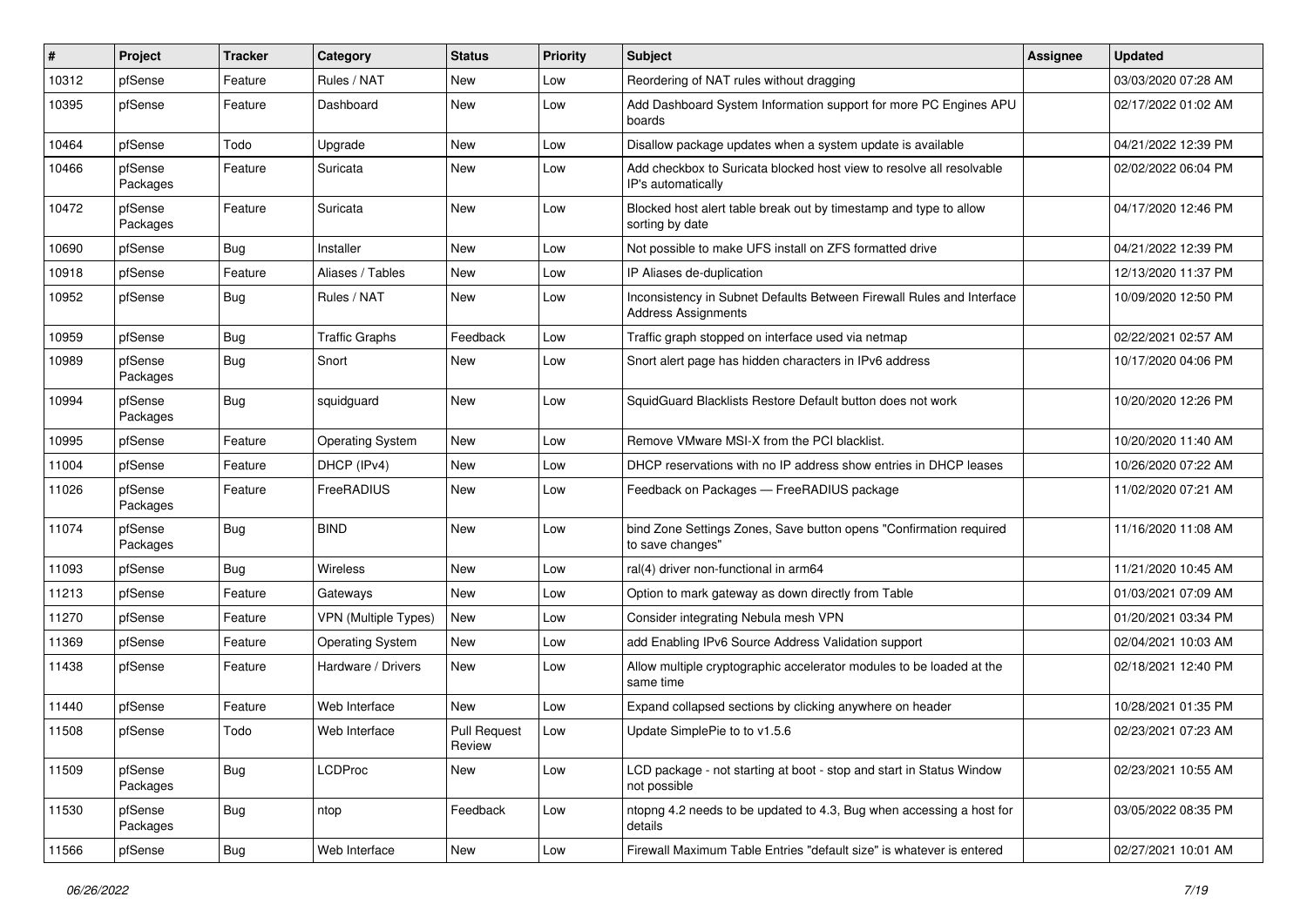| $\vert$ # | Project             | <b>Tracker</b> | Category              | <b>Status</b>                 | <b>Priority</b> | <b>Subject</b>                                                                              | <b>Assignee</b> | <b>Updated</b>      |
|-----------|---------------------|----------------|-----------------------|-------------------------------|-----------------|---------------------------------------------------------------------------------------------|-----------------|---------------------|
| 11588     | pfSense             | Feature        | WireGuard             | <b>New</b>                    | Low             | Automatically suggest next IP address in Wireguard interface subnet<br>when creating a peer |                 | 12/22/2021 03:35 AM |
| 11589     | pfSense             | Feature        | <b>Traffic Graphs</b> | <b>Pull Request</b><br>Review | Low             | Fix iftop experimental traffic fetcher, unify and improve output style                      |                 | 03/03/2021 03:30 PM |
| 11837     | pfSense<br>Packages | Feature        | <b>FRR</b>            | New                           | Low             | Increase field length of FRR Networks in Access Lists and Prefix Lists                      |                 | 04/22/2021 07:10 AM |
| 12013     | pfSense             | <b>Bug</b>     | Logging               | <b>New</b>                    | Low             | Reading log data is inefficient in certain cases                                            |                 | 06/08/2021 07:35 AM |
| 12070     | pfSense             | Bug            | DHCP (IPv4)           | New                           | Low             | <b>VLANO for WAN DHCP</b>                                                                   |                 | 12/23/2021 04:31 PM |
| 12178     | pfSense<br>Packages | Bug            | WireGuard             | New                           | Low             | WireGuard always shows 'Configuring WireGuard tunnelsdone.'<br>message on boot              |                 | 07/30/2021 06:58 AM |
| 12183     | pfSense             | Regression     | Interfaces            | New                           | Low             | Changing MAC address for PPP parent interface stopped working                               |                 | 04/20/2022 04:16 PM |
| 12214     | pfSense Docs        | Todo           | General               | <b>New</b>                    | Low             | Connect to WebGui.                                                                          |                 | 08/05/2021 04:39 AM |
| 12248     | pfSense             | Feature        | Package System        | New                           | Low             | Package Update Availability Notification                                                    |                 | 11/28/2021 10:02 AM |
| 12343     | pfSense             | Feature        | Diagnostics           | <b>New</b>                    | Low             | Real time traffic monitoring                                                                |                 | 09/06/2021 01:26 PM |
| 12369     | pfSense<br>Packages | Feature        | Mail report           | New                           | Low             | Skip If No Content issue                                                                    |                 | 09/14/2021 06:40 AM |
| 12370     | pfSense             | Feature        | Rules / NAT           | <b>New</b>                    | Low             | Add limiters to Queue column on firewall rule list                                          |                 | 09/14/2021 07:37 AM |
| 12393     | pfSense             | <b>Bug</b>     | Traffic Shaper (ALTQ) | New                           | Low             | Priority of gOthersLow higher than default queues                                           |                 | 09/21/2021 02:48 PM |
| 12539     | pfSense             | <b>Bug</b>     | Interfaces            | <b>New</b>                    | Low             | Changing VLAN ID for LAN interface in assignments silently fails.                           |                 | 11/23/2021 04:12 AM |
| 12551     | pfSense             | Feature        | <b>DNS Resolver</b>   | <b>New</b>                    | Low             | Add ability to set DNS resolver search domain list                                          |                 | 12/01/2021 11:18 AM |
| 12564     | pfSense             | Feature        | Aliases / Tables      | <b>New</b>                    | Low             | add column to show that an Alias is in use by or not                                        |                 | 12/04/2021 07:25 PM |
| 12734     | pfSense             | <b>Bug</b>     | Web Interface         | Incomplete                    | Low             | Long hostname breaks DHCP leases layout                                                     |                 | 01/31/2022 01:03 PM |
| 12736     | pfSense<br>Packages | Feature        | pfBlockerNG           | <b>New</b>                    | Low             | Allow custom cron intervals                                                                 |                 | 01/30/2022 08:55 PM |
| 12813     | pfSense             | Feature        | Installer             | New                           | Low             | Recover extra data in the installer                                                         |                 | 02/17/2022 07:52 AM |
| 12850     | pfSense             | <b>Bug</b>     | Routing               | New                           | Low             | Console error during boot: "route: route has not been found"                                |                 | 02/22/2022 08:27 AM |
| 12894     | pfSense Plus        | <b>Bug</b>     | Certificates          | New                           | Low             | duplicating freshly created certificates through refreshing                                 |                 | 03/03/2022 02:35 PM |
| 13000     | pfSense             | <b>Bug</b>     | <b>IPsec</b>          | New                           | Low             | IPsec AES-GCM encryption algorithm "Key Length" field should be<br>labeled "ICV Length"     |                 | 03/30/2022 07:40 AM |
| 13098     | pfSense<br>Packages | Bug            | haproxy               | Feedback                      | Low             | HAProxy Virtual IP broken link under Frontend setup                                         |                 | 04/27/2022 08:35 AM |
| 13168     | pfSense             | Feature        | Dashboard             | <b>New</b>                    | Low             | Multiple Dashboard views for a single user                                                  |                 | 05/16/2022 07:53 AM |
| 13247     | pfSense<br>Packages | <b>Bug</b>     | open-vm-tools         | New                           | Low             | Open-VM-Tools service actions do not work                                                   |                 | 06/05/2022 07:09 PM |
| 13263     | pfSense             | <b>Bug</b>     | DHCP (IPv4)           | <b>New</b>                    | Low             | Deleting a static DHCP entry when the related IP is not in the arp table<br>spams the log   |                 | 06/10/2022 11:18 AM |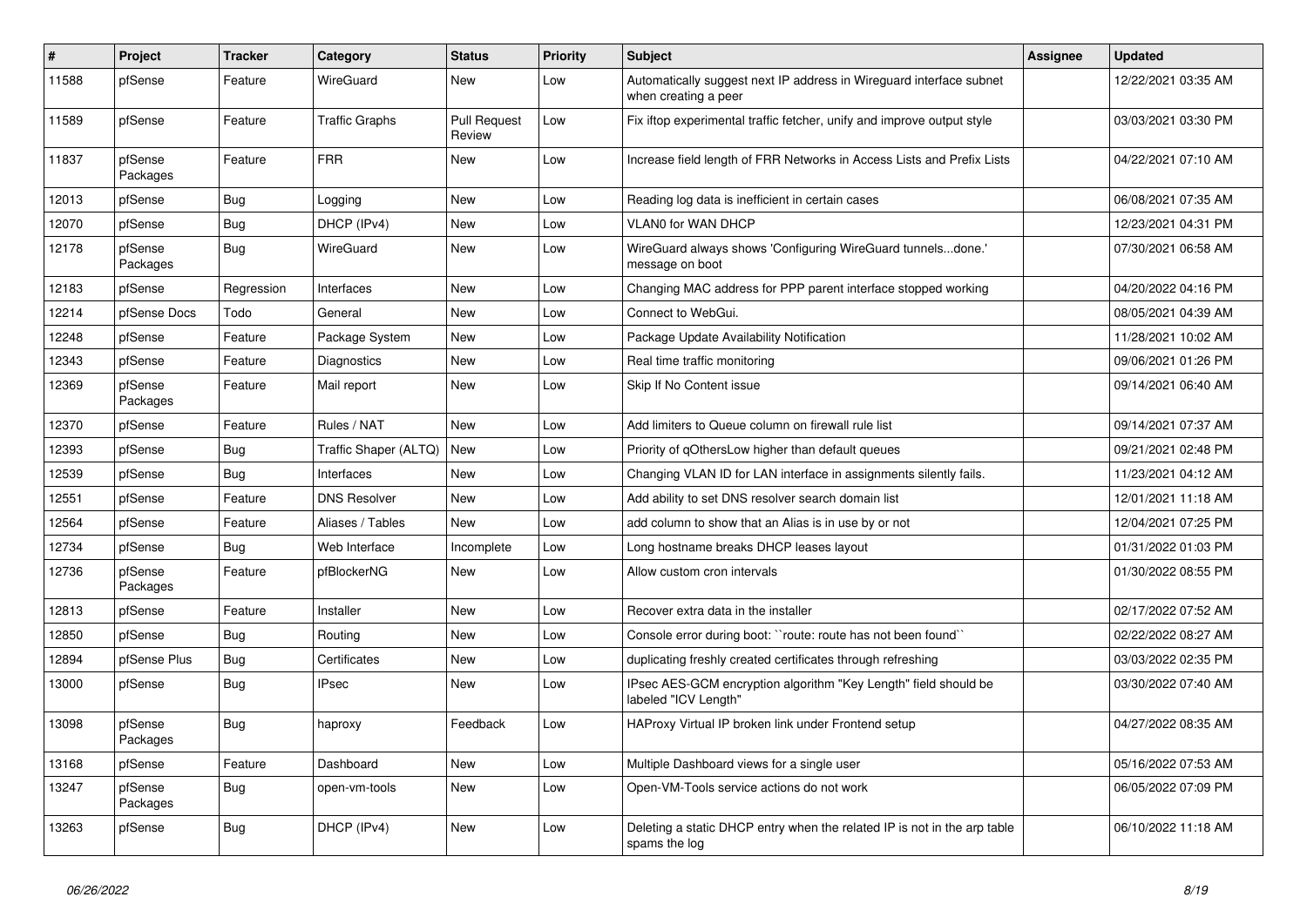| #     | Project      | <b>Tracker</b> | Category                     | <b>Status</b>                 | <b>Priority</b> | <b>Subject</b>                                                                              | <b>Assignee</b> | <b>Updated</b>      |
|-------|--------------|----------------|------------------------------|-------------------------------|-----------------|---------------------------------------------------------------------------------------------|-----------------|---------------------|
| 13289 | pfSense      | <b>Bug</b>     | Backup / Restore             | New                           | Low             | Attempting to restore a 0 byte "config.xml" prints an error that the file<br>cannot be read |                 | 06/20/2022 10:46 AM |
| 13291 | pfSense Docs | Todo           | Configuration                | New                           | Low             | Notification documentation                                                                  |                 | 06/21/2022 10:22 AM |
| 13294 | pfSense      | Feature        | Gateways                     | <b>New</b>                    | Low             | Change gateway name                                                                         |                 | 06/22/2022 06:07 PM |
| 32    | pfSense      | Todo           | User Manager /<br>Privileges | New                           | Normal          | PPPoE Server users integration with user manager                                            |                 | 02/06/2016 04:53 AM |
| 33    | pfSense      | Todo           | User Manager /<br>Privileges | New                           | Normal          | L2TP users integration with user manager                                                    |                 | 02/06/2016 04:53 AM |
| 96    | pfSense      | Feature        | Rules / NAT                  | New                           | Normal          | Add "All local networks" to source and destination drop down boxen in<br>firewall rules     |                 | 02/06/2016 04:53 AM |
| 228   | pfSense      | Feature        | Multi-WAN                    | New                           | Normal          | Multi-WAN support with same gateway on multiple WANs                                        |                 | 04/11/2015 01:10 AM |
| 286   | pfSense      | Feature        | Backup / Restore             | New                           | Normal          | Backup/restore users individually                                                           |                 | 01/09/2021 03:48 PM |
| 336   | pfSense      | Feature        | <b>LAGG Interfaces</b>       | New                           | Normal          | Option to create lagg under assign interfaces                                               |                 | 08/21/2019 11:16 AM |
| 371   | pfSense      | Feature        | Rules / NAT                  | New                           | Normal          | Allow moving of bogon and RFC 1918 rules                                                    |                 | 02/06/2016 04:53 AM |
| 385   | pfSense      | Feature        | Captive Portal               | New                           | Normal          | Reverse captive portal                                                                      |                 | 08/13/2019 12:23 PM |
| 521   | pfSense      | Feature        | User Manager /<br>Privileges | New                           | Normal          | Group manager Assigned Permissions                                                          |                 | 04/18/2010 02:59 PM |
| 701   | pfSense      | Feature        | Rules / NAT                  | New                           | Normal          | Interface groups with NAT                                                                   |                 | 05/11/2018 10:12 PM |
| 746   | pfSense      | Feature        | Rules / NAT                  | New                           | Normal          | Add interface group to source/dest drop downs                                               |                 | 07/19/2010 05:10 PM |
| 753   | pfSense      | Feature        | OpenVPN                      | New                           | Normal          | Add OpenVPN foreign option support                                                          |                 | 09/02/2019 10:38 AM |
| 790   | pfSense      | Feature        | <b>Operating System</b>      | New                           | Normal          | Advanced options for dnsclient (resolv.conf)                                                |                 | 04/21/2022 12:39 PM |
| 855   | pfSense      | Feature        | Multi-WAN                    | New                           | Normal          | Ability to selectively kill states on gateways recovery                                     |                 | 03/11/2022 08:30 AM |
| 946   | pfSense      | Feature        | <b>IPsec</b>                 | <b>New</b>                    | Normal          | Allow aliases to be used to define IPsec phase 2 networks                                   |                 | 04/21/2022 12:39 PM |
| 986   | pfSense      | Feature        | Web Interface                | New                           | Normal          | Dynamic states view                                                                         |                 | 02/06/2016 04:58 AM |
| 1136  | pfSense      | Feature        | Rules / NAT                  | New                           | Normal          | Add logic to automatically avoid route-to for static route networks                         |                 | 10/09/2018 05:11 AM |
| 1186  | pfSense      | <b>Bug</b>     | <b>RRD Graphs</b>            | Confirmed                     | Normal          | When in pure routing mode the rrd graphs are blank                                          |                 | 09/16/2015 04:31 PM |
| 1257  | pfSense      | Feature        | Certificates                 | <b>Pull Request</b><br>Review | Normal          | Handle encypted CA/Certificate private keys                                                 |                 | 10/12/2020 07:12 AM |
| 1268  | pfSense      | Feature        | Certificates                 | New                           | Normal          | Allow mass renewing of certs                                                                |                 | 11/01/2019 03:17 PM |
| 1307  | pfSense      | Feature        | Web Interface                | New                           | Normal          | Request: Option To Resolve Addresses in State Table Summary                                 |                 | 02/06/2016 04:58 AM |
| 1337  | pfSense      | Feature        | Interfaces                   | Assigned                      | Normal          | VLANs with different MAC address than parent interface                                      |                 | 04/21/2022 12:39 PM |
| 1367  | pfSense      | Feature        | Backup / Restore             | New                           | Normal          | Input validation on partial config restores                                                 |                 | 03/21/2011 01:16 AM |
| 1388  | pfSense      | Feature        | Multi-WAN                    | New                           | Normal          | 3G outbound failover connection with auto dial-up and hang-up                               |                 | 08/21/2019 11:27 AM |
| 1434  | pfSense      | Feature        | OpenVPN                      | New                           | Normal          | Radius Accounting in OpenVPN                                                                |                 | 05/04/2013 03:06 PM |
| 1506  | pfSense      | Feature        | Notifications                | New                           | Normal          | Notifications should spool                                                                  |                 | 05/05/2011 12:58 PM |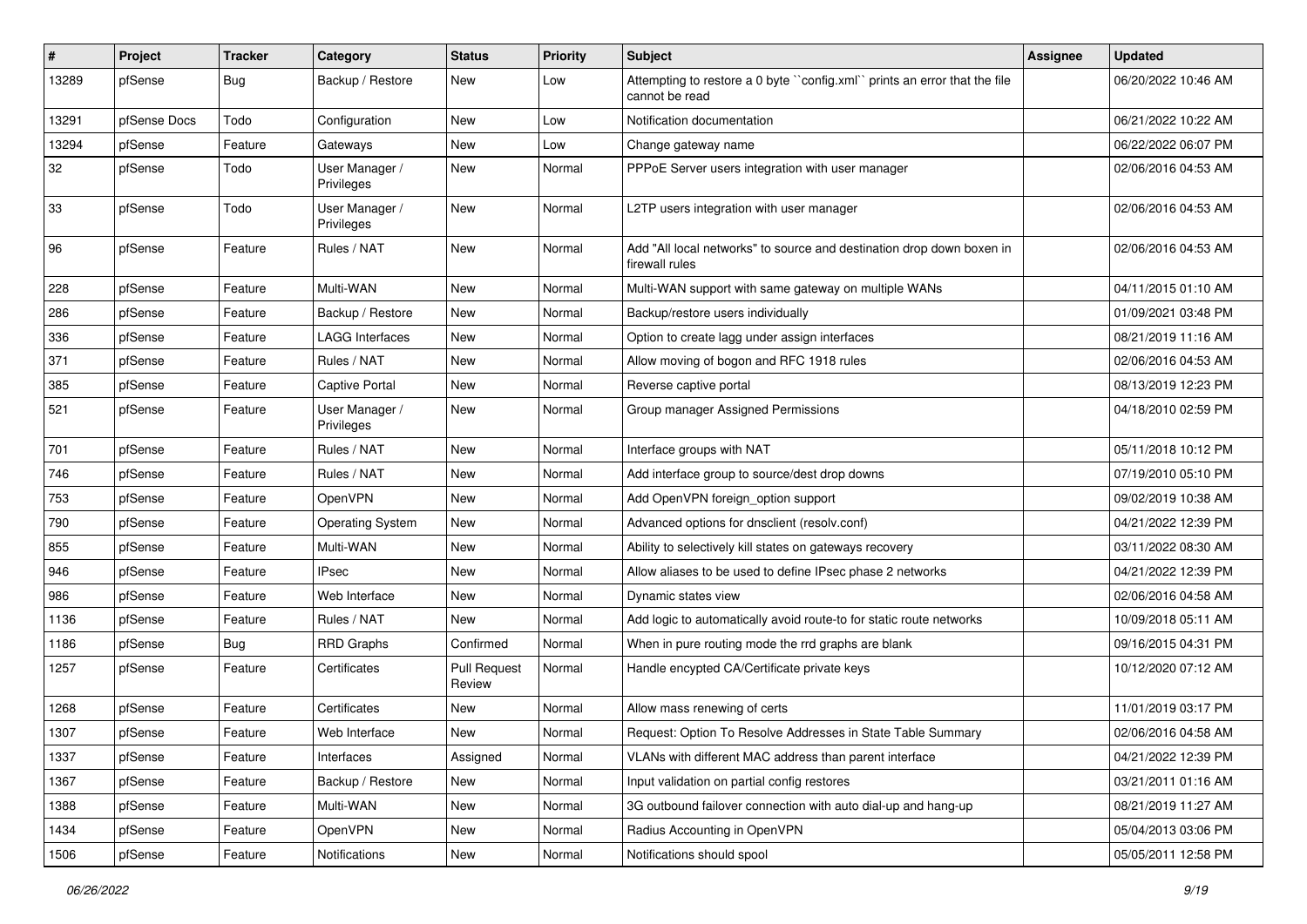| $\vert$ # | Project             | <b>Tracker</b> | Category                            | <b>Status</b> | <b>Priority</b> | <b>Subject</b>                                                                                          | <b>Assignee</b> | <b>Updated</b>      |
|-----------|---------------------|----------------|-------------------------------------|---------------|-----------------|---------------------------------------------------------------------------------------------------------|-----------------|---------------------|
| 1521      | pfSense             | Todo           | Routing                             | New           | Normal          | Investigate FreeBSD route metric support for future versions                                            |                 | 05/12/2011 11:28 AM |
| 1574      | pfSense             | Feature        | User Manager /<br>Privileges        | New           | Normal          | Password quality enforcment.                                                                            |                 | 02/06/2016 04:15 AM |
| 1620      | pfSense<br>Packages | <b>Bug</b>     | Squid                               | New           | Normal          | Can't use transparent proxy when using bridge.                                                          |                 | 10/07/2021 04:19 AM |
| 1656      | pfSense             | Feature        | <b>Diagnostics</b>                  | New           | Normal          | Teach pfctl to kill states by port number                                                               |                 | 08/21/2019 09:55 AM |
| 1667      | pfSense             | Bug            | L2TP                                | New           | Normal          | L2TP server does not respond properly from a CARP VIP                                                   |                 | 12/11/2021 07:43 PM |
| 1683      | pfSense             | Feature        | Rules / NAT                         | New           | Normal          | PF scrub min-ttl option                                                                                 |                 | 09/23/2020 01:52 AM |
| 1813      | pfSense             | Bug            | Rules / NAT                         | Confirmed     | Normal          | Static routes on WAN interfaces overridden by route-to for<br>firewall-initiated traffic                |                 | 11/09/2016 02:06 PM |
| 1826      | pfSense             | Feature        | PPPoE Server                        | New           | Normal          | PPPoE server IPv6 support                                                                               |                 | 03/25/2022 04:25 PM |
| 1833      | pfSense             | Feature        | <b>PPTP</b>                         | <b>New</b>    | Normal          | PPTP type WAN IPv6 support                                                                              |                 | 08/20/2019 10:12 AM |
| 1848      | pfSense             | <b>Bug</b>     | <b>Traffic Shaper</b><br>(Limiters) | Confirmed     | Normal          | Limiters after policy routing has taken place do not behave correctly                                   |                 | 10/25/2014 09:18 PM |
| 1849      | pfSense             | Bug            | Traffic Shaper (ALTQ)               | New           | Normal          | Traffic shaper - By Queue view needs to show/use friendly inerface<br>names                             |                 | 01/10/2022 08:10 AM |
| 1883      | pfSense             | Feature        | <b>Traffic Shaper</b><br>(Limiters) | New           | Normal          | Diag > Limiter Info presentation enhancement                                                            |                 | 08/20/2019 03:46 PM |
| 1890      | pfSense             | Bug            | Translations                        | New           | Normal          | No gettext support in console scripts                                                                   |                 | 08/13/2019 12:24 PM |
| 1924      | pfSense             | Feature        | <b>Captive Portal</b>               | New           | Normal          | Ability of CP's allowed IP addresses to use aliases                                                     |                 | 07/26/2018 04:28 AM |
| 1935      | pfSense             | Feature        | Rules / NAT                         | New           | Normal          | Allow rule with max-src-conn-* options to make conditional use of<br>"overload <virusprot>"</virusprot> |                 | 10/07/2011 09:31 AM |
| 1937      | pfSense             | Feature        | Rules / NAT                         | New           | Normal          | Support for rule groupings                                                                              |                 | 08/20/2019 12:42 PM |
| 1940      | pfSense             | Todo           | Logging                             | New           | Normal          | Integrate rSyslogd                                                                                      |                 | 07/06/2018 02:11 PM |
| 1947      | pfSense             | Feature        | Rules / NAT                         | New           | Normal          | Option to kill all states when creating a block rule                                                    |                 | 08/20/2019 01:09 PM |
| 2024      | pfSense             | Feature        | Package System                      | New           | Normal          | RRD Graphs for packages                                                                                 |                 | 08/13/2019 12:24 PM |
| 2025      | pfSense             | Feature        | Captive Portal                      | New           | Normal          | Captive Portal: Easy accessible Logout page instead of Logout pop-up<br>window                          |                 | 02/06/2016 04:59 AM |
| 2049      | pfSense             | Feature        | Rules / NAT                         | New           | Normal          | Show Auto Generated Rules and Use them to turn features on/off<br>when applicable                       |                 | 08/20/2019 03:37 PM |
| 2099      | pfSense             | Todo           | CARP                                | New           | Normal          | Remove "queue" from CARP traffic                                                                        |                 | 01/19/2012 10:59 AM |
| 2117      | pfSense             | Feature        | <b>Operating System</b>             | New           | Normal          | 6RD support for ISPs like Swisscom                                                                      |                 | 08/22/2014 10:40 AM |
| 2138      | pfSense             | Bug            | RRD Graphs                          | New           | Normal          | RRD Wireless graph broken in BSS mode                                                                   |                 | 02/06/2016 04:59 AM |
| 2218      | pfSense             | Feature        | CARP                                | New           | Normal          | Ability to delay CARP master status at boot time                                                        |                 | 03/03/2021 11:57 AM |
| 2276      | pfSense             | Feature        | Certificates                        | New           | Normal          | Remote CRL fetch support                                                                                |                 | 02/06/2016 04:14 AM |
| 2308      | pfSense             | Bug            | Traffic Shaper (ALTQ)               | New           | Normal          | HFSC WebUI doesn't check for "Bandwidth" setting                                                        |                 | 12/04/2012 07:12 PM |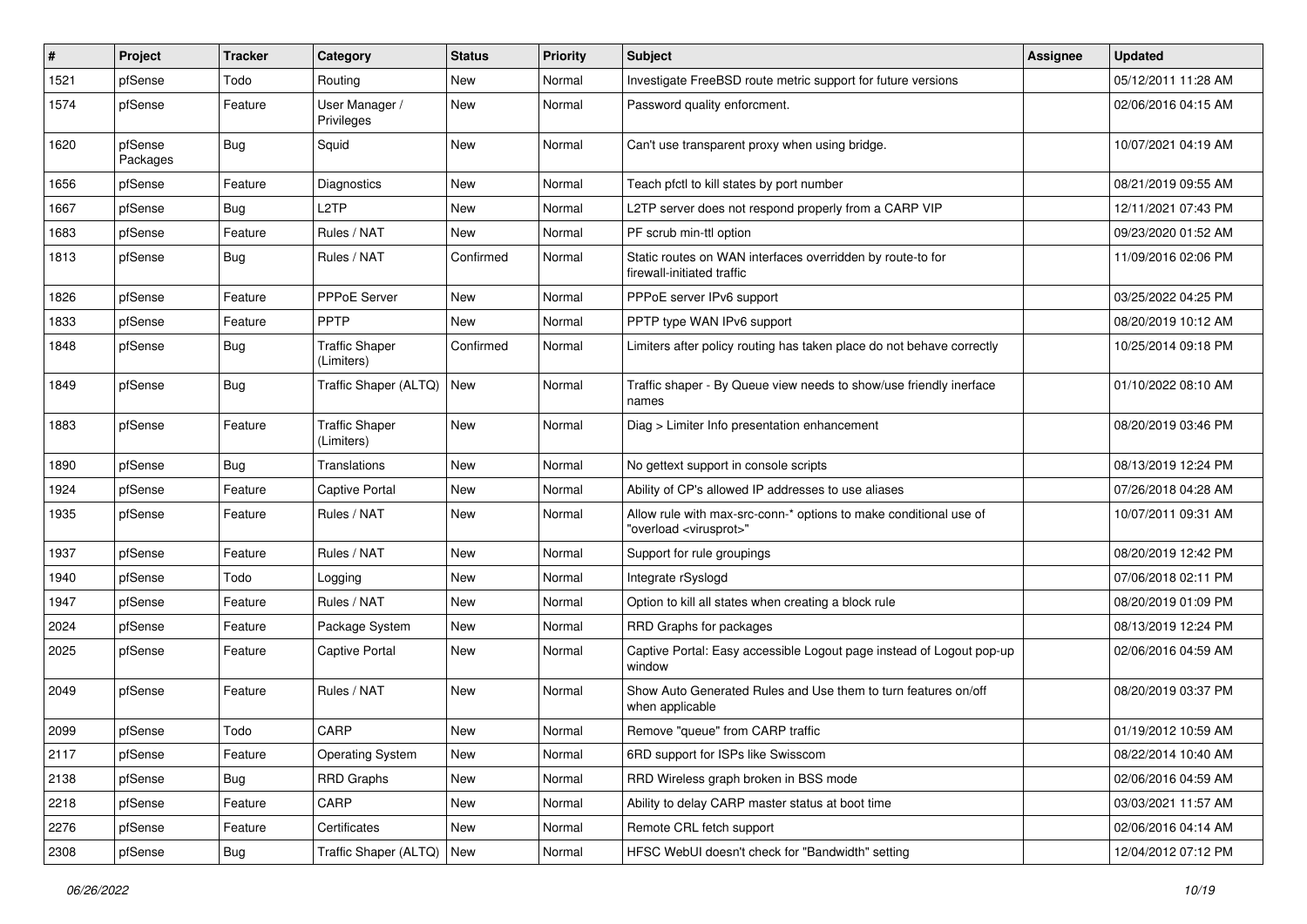| $\vert$ # | Project             | <b>Tracker</b> | Category                | <b>Status</b> | <b>Priority</b> | <b>Subject</b>                                                                       | <b>Assignee</b> | <b>Updated</b>      |
|-----------|---------------------|----------------|-------------------------|---------------|-----------------|--------------------------------------------------------------------------------------|-----------------|---------------------|
| 2315      | pfSense             | Feature        | Traffic Shaper (ALTQ)   | New           | Normal          | Traffic Shaper - Adaptive Bandwidth Management                                       |                 | 02/06/2016 05:07 AM |
| 2335      | pfSense             | <b>Bug</b>     | <b>Operating System</b> | New           | Normal          | IGMPProxy and CARP Results in System Instability Upon Reboot                         |                 | 07/19/2014 10:25 PM |
| 2358      | pfSense             | Feature        | Rules / NAT             | New           | Normal          | NAT64 Support                                                                        |                 | 04/16/2022 06:52 PM |
| 2367      | pfSense             | Bug            | Rules / NAT             | New           | Normal          | display negate rules in firewall_rules.php and evaluate when added                   |                 | 05/07/2012 06:11 PM |
| 2410      | pfSense             | Feature        | <b>DNS Forwarder</b>    | New           | Normal          | Support name based aliasing via CNAMEs or some other mechanism.                      |                 | 12/11/2012 09:56 PM |
| 2443      | pfSense             | Feature        | <b>PPP</b> Interfaces   | New           | Normal          | Automatically start 3G usb interfaces upon plugin                                    |                 | 05/20/2012 05:37 PM |
| 2479      | pfSense             | Feature        | Dashboard               | New           | Normal          | Allow reordering of the traffic graphs on the dashboard                              |                 | 06/08/2012 04:13 PM |
| 2504      | pfSense             | Feature        | LAGG Interfaces         | New           | Normal          | lagg enhancements                                                                    |                 | 01/08/2021 12:17 PM |
| 2573      | pfSense             | Feature        | <b>Captive Portal</b>   | New           | Normal          | Captive Portal support of RADIUS POD (Packet of Disconnect)                          |                 | 10/17/2016 03:14 AM |
| 2593      | pfSense             | Feature        | <b>XMLRPC</b>           | New           | Normal          | sync NTPD, SNMP config between HA members                                            |                 | 01/14/2015 09:04 AM |
| 2676      | pfSense             | Feature        | Rules / NAT             | New           | Normal          | Reply-to option in firewall rule                                                     |                 | 05/05/2017 03:15 PM |
| 2771      | pfSense             | Feature        | Rules / NAT             | New           | Normal          | Add packet tracing simulator                                                         |                 | 08/13/2019 12:24 PM |
| 2774      | pfSense             | Feature        | DHCP (IPv4)             | New           | Normal          | Extend DHCP Pools code to allow using different subnets                              |                 | 08/19/2019 10:27 AM |
| 2963      | pfSense             | Feature        | <b>Captive Portal</b>   | New           | Normal          | Captive Portal MAC authentication request                                            |                 | 08/22/2017 09:09 PM |
| 2965      | pfSense             | Feature        | Rules / NAT             | New           | Normal          | Mac Firewalling                                                                      |                 | 04/24/2013 12:02 PM |
| 2983      | pfSense             | Feature        | DHCP (IPv4)             | New           | Normal          | DHCPD: Add vendor-class-identifier and MAC-OIDs                                      |                 | 05/29/2020 09:24 PM |
| 3053      | pfSense             | Feature        | <b>Captive Portal</b>   | New           | Normal          | Automatically add DHCP static addresses to CP passthru-mac                           |                 | 06/21/2013 11:54 AM |
| 3087      | pfSense             | Feature        | Web Interface           | New           | Normal          | Setup Wizard does not include IPv6 options for interfaces                            |                 | 07/10/2013 06:19 PM |
| 3115      | pfSense             | Feature        | Multi-WAN               | New           | Normal          | Traffic shaping for multi WAN                                                        |                 | 12/07/2015 02:20 PM |
| 3185      | pfSense             | Feature        | DHCP (IPv6)             | New           | Normal          | Accommodate a DHCPv6 failover-like mechanism                                         |                 | 11/24/2017 10:44 AM |
| 3288      | pfSense             | Feature        | Rules / NAT             | New           | Normal          | Macros for Interface Networks on Outbound NAT rule Source<br>drop-down               |                 | 08/21/2019 11:02 AM |
| 3312      | pfSense             | Bug            | <b>IPsec</b>            | New           | Normal          | Gateway on IPsec rules is not functional in pf                                       |                 | 01/28/2020 10:09 PM |
| 3326      | pfSense             | <b>Bug</b>     | <b>PPP</b> Interfaces   | New           | Normal          | IPv6 only PPPoE connection                                                           |                 | 11/18/2013 09:37 AM |
| 3358      | pfSense             | <b>Bug</b>     | Package System          | New           | Normal          | new version of <include_file> is not required during reinstall_all</include_file>    |                 | 12/26/2014 12:13 PM |
| 3382      | pfSense             | <b>Bug</b>     | <b>IGMP Proxy</b>       | New           | Normal          | IGMPPROXY fails with more than 32 interfaces                                         |                 | 07/12/2016 11:01 PM |
| 3387      | pfSense             | Feature        | Aliases / Tables        | New           | Normal          | process_alias_urItable Frequency                                                     |                 | 08/21/2019 11:01 AM |
| 3404      | pfSense             | <b>Bug</b>     | DHCP (IPv4)             | New           | Normal          | DHCP Server Fails to Start on Interfaces that are Slow to Come Online<br>During Boot |                 | 02/11/2014 05:09 PM |
| 3424      | pfSense<br>Packages | Feature        | New Package<br>Request  | New           | Normal          | SCEP server                                                                          |                 | 08/13/2019 10:02 AM |
| 3465      | pfSense             | <b>Bug</b>     | Traffic Shaper (ALTQ)   | New           | Normal          | Editing Traffic Shaper queues causes status_queues.php error                         |                 | 02/19/2014 01:53 AM |
| 3534      | pfSense             | Feature        | DHCP (IPv4)             | New           | Normal          | DDNS using arbitrary zone primary                                                    |                 | 07/08/2014 11:40 AM |
| 3552      | pfSense             | Feature        | PPP Interfaces          | New           | Normal          | Allow configuring link keep-alive value in PPP                                       |                 | 05/14/2014 10:26 AM |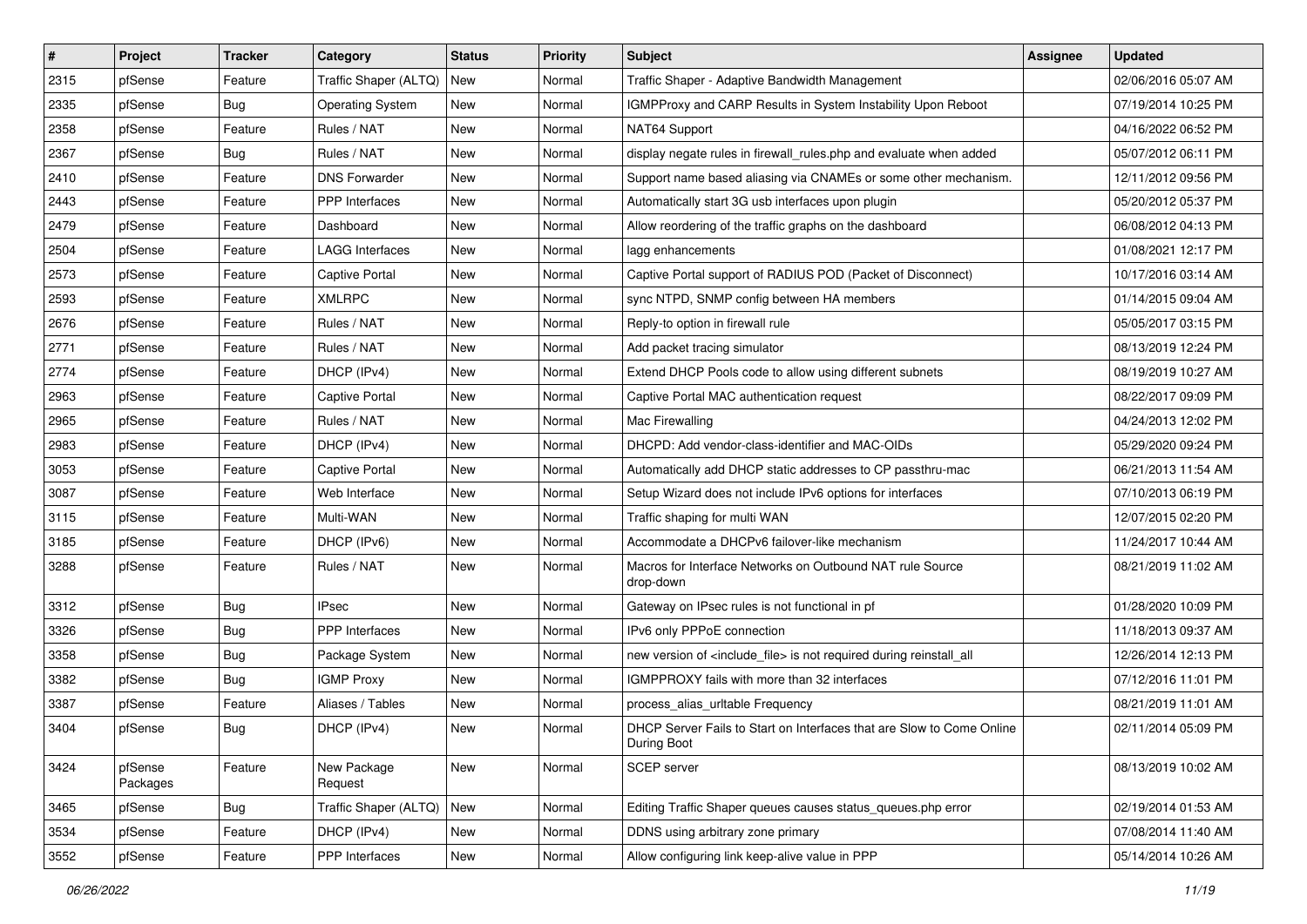| #    | Project             | <b>Tracker</b> | Category                                        | <b>Status</b> | Priority | Subject                                                                                        | <b>Assignee</b> | <b>Updated</b>      |
|------|---------------------|----------------|-------------------------------------------------|---------------|----------|------------------------------------------------------------------------------------------------|-----------------|---------------------|
| 3623 | pfSense             | Feature        | Package System                                  | <b>New</b>    | Normal   | Allow each package to choose if it is restarted on interface events                            |                 | 04/26/2014 01:00 PM |
| 3652 | pfSense             | Feature        | OpenVPN                                         | <b>New</b>    | Normal   | OpenVPN - Dynamic IPv6 Tunnel Network                                                          |                 | 03/20/2019 09:50 AM |
| 3696 | pfSense             | Feature        | Backup / Restore                                | <b>New</b>    | Normal   | Multiple items backup/restore                                                                  |                 | 06/06/2014 02:33 PM |
| 3697 | pfSense             | Feature        | Backup / Restore                                | New           | Normal   | New backup/restore area: Certificates                                                          |                 | 03/11/2017 11:30 AM |
| 3706 | pfSense             | <b>Bug</b>     | User Manager /<br>Privileges                    | New           | Normal   | Permission order affects default page on limited accounts, but can't<br>reorder                |                 | 02/06/2016 04:10 AM |
| 3718 | pfSense             | Feature        | <b>IPv6 Router</b><br>Advertisements<br>(RADVD) | New           | Normal   | radvd - enhancement proposal: ability to advertise routes and some<br>fixes - patches attached |                 | 03/22/2020 02:59 PM |
| 3771 | pfSense             | Bug            | DHCP (IPv4)                                     | <b>New</b>    | Normal   | Webinterface and dhcpdcrashes with 500+ static leases                                          |                 | 08/21/2019 09:26 AM |
| 3793 | pfSense             | Feature        | Rules / NAT                                     | New           | Normal   | Enable external authentication support for rules                                               |                 | 08/05/2014 01:09 PM |
| 3796 | pfSense             | <b>Bug</b>     | <b>Diagnostics</b>                              | Confirmed     | Normal   | States summary fails and is very slow with large state tables                                  |                 | 12/11/2021 08:03 PM |
| 3862 | pfSense             | Feature        | <b>IGMP Proxy</b>                               | New           | Normal   | Allow configuration of IGMP proxy's 'quickleave' parameter from the<br>web interface           |                 | 04/05/2016 03:24 AM |
| 3882 | pfSense             | Feature        | Web Interface                                   | <b>New</b>    | Normal   | Add OUI database to the base system, remove dependency on nmap                                 |                 | 03/08/2018 06:44 PM |
| 3895 | pfSense             | Feature        | Configuration<br>Backend                        | New           | Normal   | Timeout for "Apply change"                                                                     |                 | 01/25/2021 08:07 AM |
| 3899 | pfSense             | Feature        | Web Interface                                   | <b>New</b>    | Normal   | Add feature to allow reordering of <package> items in config.xml</package>                     |                 | 09/27/2014 04:40 PM |
| 3962 | pfSense<br>Packages | <b>Bug</b>     | ladvd                                           | Confirmed     | Normal   | LADVD interface handling issues with lagg and bridge                                           |                 | 12/05/2016 01:59 PM |
| 4010 | pfSense             | Feature        | <b>OpenVPN</b>                                  | <b>New</b>    | Normal   | OpenVPN always loads engines available on openssl                                              |                 | 07/08/2016 10:29 PM |
| 4061 | pfSense             | Bug            | DHCP (IPv4)                                     | Confirmed     | Normal   | dhcpd doesn't send client-hostname to peer, breaking DHCP lease<br>registrations w/HA          |                 | 02/24/2017 08:58 PM |
| 4098 | pfSense             | Feature        | Authentication                                  | <b>New</b>    | Normal   | Add option to force a password change on login                                                 |                 | 08/21/2019 10:31 AM |
| 4128 | pfSense             | Feature        | Notifications                                   | <b>New</b>    | Normal   | Email notification webgui configuration                                                        |                 | 11/18/2021 12:48 PM |
| 4154 | pfSense             | Bug            | User Manager /<br>Privileges                    | Confirmed     | Normal   | RADIUS authentication not working over IPv6                                                    |                 | 04/21/2022 12:39 PM |
| 4242 | pfSense             | Feature        | Authentication                                  | New           | Normal   | Two Factor or OTP Authentication for Admin Interface                                           |                 | 01/04/2022 12:07 PM |
| 4265 | pfSense             | Feature        | UPnP/NAT-PMP                                    | <b>New</b>    | Normal   | UPNP allow use of alias and schedule                                                           |                 | 08/20/2019 02:57 PM |
| 4292 | pfSense             | Feature        | <b>RRD Graphs</b>                               | <b>New</b>    | Normal   | Show 95th Percentile for IPv6 Traffic in RRD Graphs                                            |                 | 01/25/2015 02:24 PM |
| 4345 | pfSense             | Bug            | <b>Operating System</b>                         | Confirmed     | Normal   | Traffic Shaping doesn't work with Xen netfront driver                                          |                 | 12/31/2021 05:30 PM |
| 4428 | pfSense             | Bug            | Interfaces                                      | Confirmed     | Normal   | Setting media option on em(4) leads to infinite link cycling                                   |                 | 07/06/2016 12:45 AM |
| 4456 | pfSense             | Feature        | <b>Diagnostics</b>                              | New           | Normal   | Packet capture additional filtering options                                                    |                 | 08/20/2019 03:30 PM |
| 4467 | pfSense             | <b>Bug</b>     | Traffic Shaper (ALTQ)                           | New           | Normal   | Traffic Graphs shows wrong throughput when traffic shaping enabled                             |                 | 02/23/2015 05:31 PM |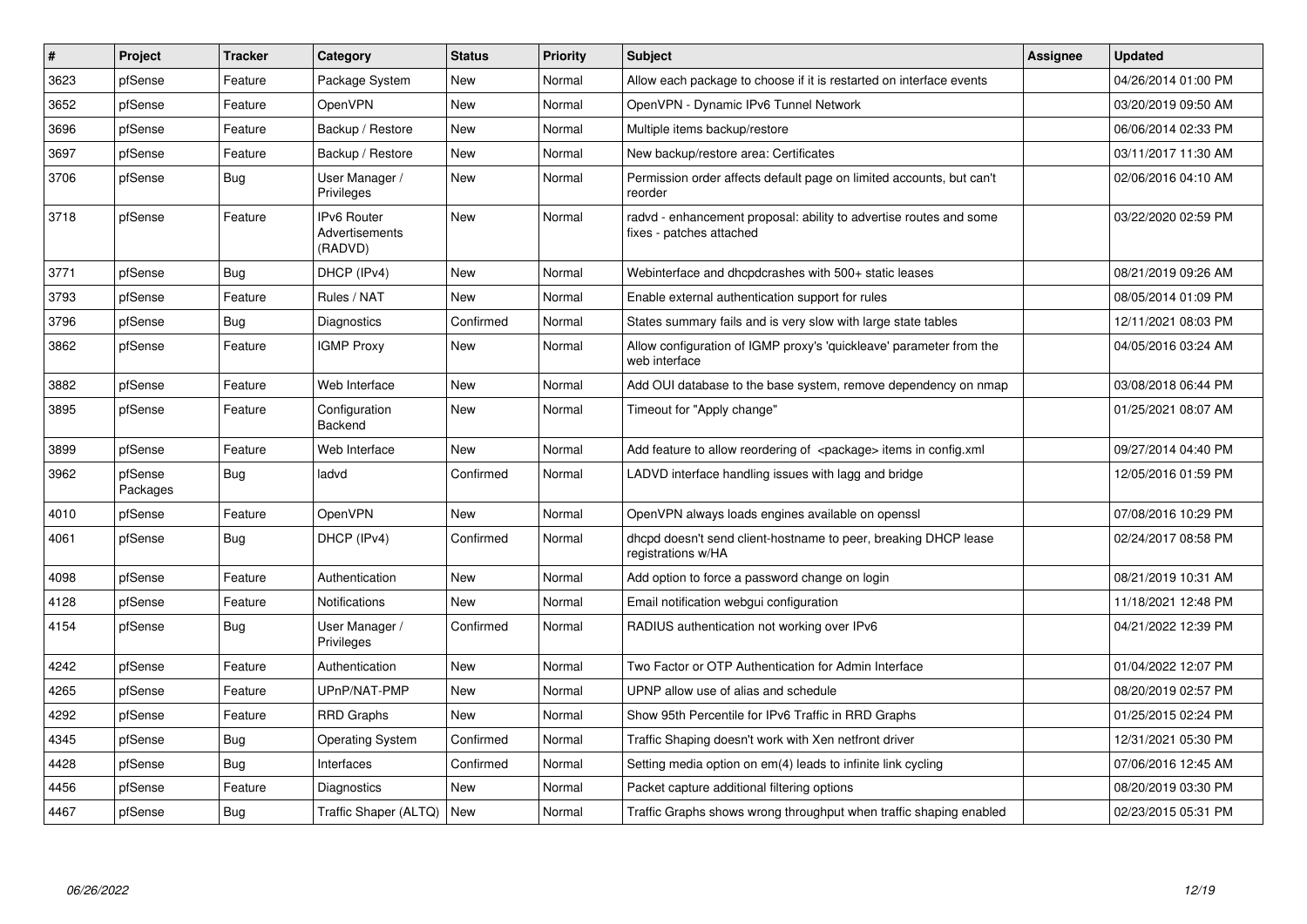| #    | Project             | Tracker    | Category                                        | <b>Status</b> | <b>Priority</b> | <b>Subject</b>                                                                                                  | <b>Assignee</b> | <b>Updated</b>      |
|------|---------------------|------------|-------------------------------------------------|---------------|-----------------|-----------------------------------------------------------------------------------------------------------------|-----------------|---------------------|
| 4470 | pfSense             | Feature    | <b>IPv6 Router</b><br>Advertisements<br>(RADVD) | <b>New</b>    | Normal          | RA page in GUI                                                                                                  |                 | 08/20/2019 12:20 PM |
| 4472 | pfSense             | Feature    | Build / Release                                 | <b>New</b>    | Normal          | Cryptographically sign every (sub-)release                                                                      |                 | 08/13/2019 12:53 PM |
| 4474 | pfSense             | <b>Bug</b> | Package System                                  | Confirmed     | Normal          | IP address change triggers reload of all packages                                                               |                 | 02/13/2017 07:21 AM |
| 4499 | pfSense             | Feature    | LAGG Interfaces                                 | New           | Normal          | pfSense LAGG interfaces; unable to set speed and duplex for member<br>interfaces.                               |                 | 08/21/2019 11:16 AM |
| 4500 | pfSense             | <b>Bug</b> | UPnP/NAT-PMP                                    | Confirmed     | Normal          | Some miniupnp port mappings are not displayed in the Status page                                                |                 | 04/25/2022 12:49 PM |
| 4501 | pfSense             | Feature    | Notifications                                   | New           | Normal          | Allow email report to send multiple destination                                                                 |                 | 02/06/2016 04:07 AM |
| 4503 | pfSense<br>Packages | Feature    | New Package<br>Request                          | <b>New</b>    | Normal          | GNUGateKeeper H.323 Proxy Package                                                                               |                 | 08/27/2019 02:54 AM |
| 4506 | pfSense<br>Packages | Feature    | FreeRADIUS                                      | <b>New</b>    | Normal          | FreeRADIUS groups/hunt groups                                                                                   |                 | 03/10/2015 08:51 PM |
| 4591 | pfSense             | Feature    | <b>IPsec</b>                                    | <b>New</b>    | Normal          | IPSec Failover Support for IP Addresses instead of Dynamic DNS /<br>Failover Group                              |                 | 09/04/2020 12:17 AM |
| 4604 | pfSense             | <b>Bug</b> | <b>NTPD</b>                                     | <b>New</b>    | Normal          | NTP time server entries may or may not work, depending upon<br>interfaces selected when configuring NTP service |                 | 12/11/2021 07:59 PM |
| 4628 | pfSense             | Feature    | Web Interface                                   | New           | Normal          | Add GUI to manage loader tunables (e.g. loader.conf.local)                                                      |                 | 09/16/2015 04:28 PM |
| 4646 | pfSense             | Feature    | Dashboard                                       | New           | Normal          | Recover valuable vertical screen real estate in dashboard                                                       |                 | 04/20/2015 07:46 PM |
| 4680 | pfSense             | <b>Bug</b> | <b>DHCP Relay</b>                               | New           | Normal          | DHCP relay does not work with DHCP server on other end of<br>OpenVPN tunnel                                     |                 | 05/05/2015 06:55 PM |
| 4681 | pfSense             | Feature    | Backup / Restore                                | New           | Normal          | AutoConfigBackup make a way to easily download a saved backup                                                   |                 | 08/16/2019 12:46 PM |
| 4688 | pfSense             | Feature    | <b>IPsec</b>                                    | New           | Normal          | Missing TFC Traffic Flow Confidentiality support                                                                |                 | 11/15/2021 12:27 PM |
| 4707 | pfSense             | Feature    | Rules / NAT                                     | New           | Normal          | Can't override block port 0 rules in filter.inc                                                                 |                 | 08/13/2019 12:53 PM |
| 4740 | pfSense             | <b>Bug</b> | Wireless                                        | New           | Normal          | Intel wireless kernel panic in infrastructure mode with WPA                                                     |                 | 11/13/2020 08:38 AM |
| 4776 | pfSense             | Feature    | Wireless                                        | New           | Normal          | Add 802.1x dynamic vlan support                                                                                 |                 | 10/02/2020 07:42 AM |
| 4798 | pfSense             | Feature    | <b>DNS Resolver</b>                             | New           | Normal          | Make host and domain overrides available to both DNS Resolver and<br><b>DNS Forwarder</b>                       |                 | 06/29/2015 02:14 AM |
| 4899 | pfSense             | Feature    | DHCP (IPv4)                                     | New           | Normal          | Additional BOOTP/DHCP Options should allow a force option                                                       |                 | 01/02/2018 02:24 PM |
| 4928 | pfSense<br>Packages | Feature    | squidguard                                      | New           | Normal          | Surftool - New Package to turn squidguard groups(/acls) on or off                                               |                 | 08/13/2019 09:57 AM |
| 4989 | pfSense             | Feature    | <b>IPsec</b>                                    | New           | Normal          | Allow all valid strongswan remote gateway options in gui                                                        |                 | 08/20/2015 02:57 PM |
| 4997 | pfSense             | Feature    | Rules / NAT                                     | New           | Normal          | Add setting option to choose default log action for new firewall rules                                          |                 | 08/20/2019 03:29 PM |
| 5074 | pfSense             | Feature    | Upgrade                                         | New           | Normal          | Standard release notes URLs to facilitate GUI viewing before upgrade                                            |                 | 04/21/2022 12:39 PM |
| 5075 | pfSense             | Bug        | Rules / NAT                                     | Confirmed     | Normal          | pf errors that don't return a line number on first line don't file notice                                       |                 | 09/01/2015 06:42 PM |
| 5080 | pfSense             | Feature    | DHCP (IPv4)                                     | New           | Normal          | Settings tab under Services>DHCP Server                                                                         |                 | 08/13/2019 12:53 PM |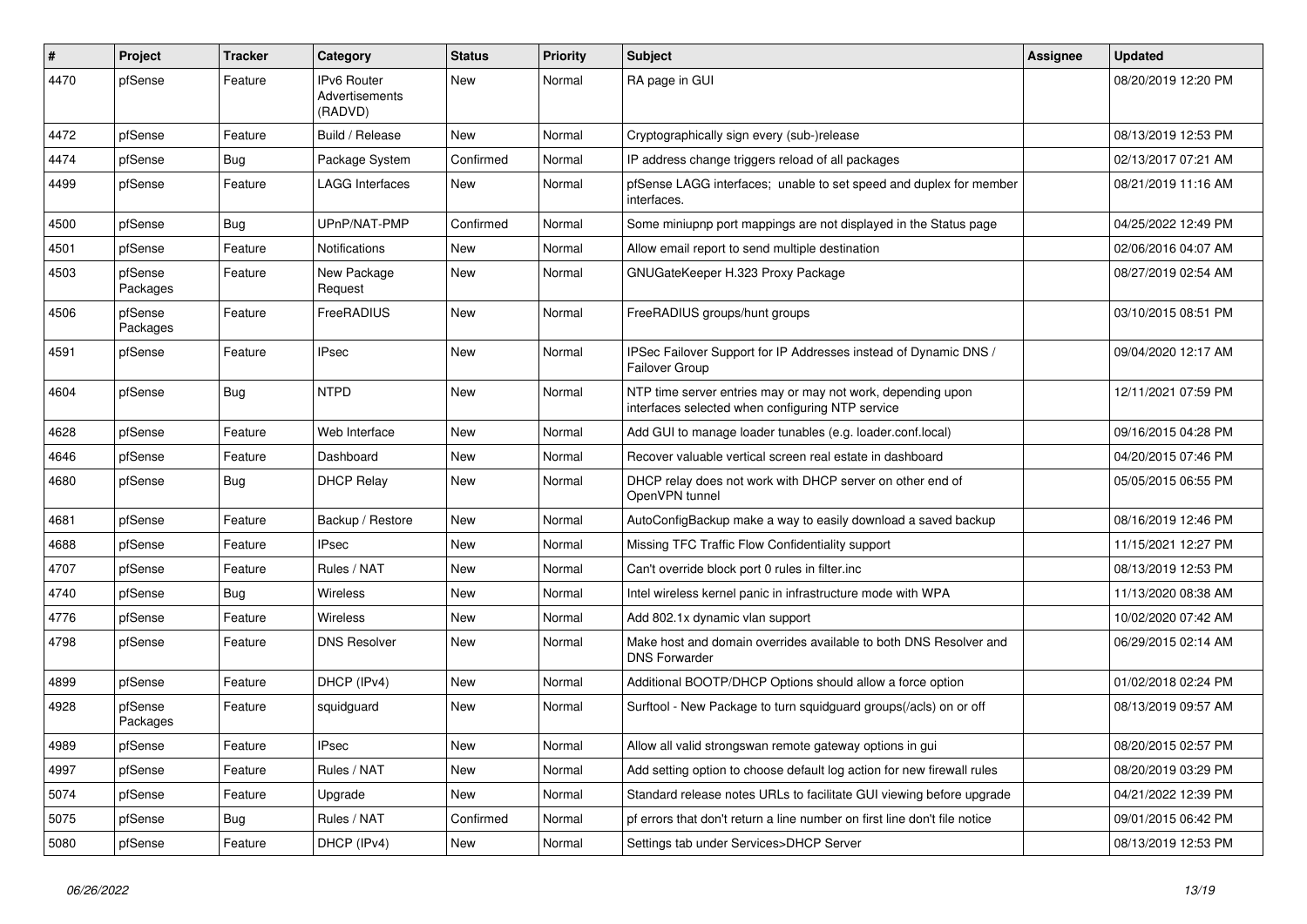| $\pmb{\#}$ | <b>Project</b>      | <b>Tracker</b> | Category                     | <b>Status</b> | <b>Priority</b> | <b>Subject</b>                                                                               | <b>Assignee</b> | Updated             |
|------------|---------------------|----------------|------------------------------|---------------|-----------------|----------------------------------------------------------------------------------------------|-----------------|---------------------|
| 5174       | pfSense<br>Packages | Feature        | <b>NRPE</b>                  | New           | Normal          | nrpe: check_sensors doesnt work, missing Imsensors                                           |                 | 11/15/2015 12:49 AM |
| 5253       | pfSense             | <b>Bug</b>     | <b>PPP</b> Interfaces        | <b>New</b>    | Normal          | 3gstats.php 100% CPU                                                                         |                 | 01/08/2022 05:02 PM |
| 5306       | pfSense             | <b>Bug</b>     | Package System               | New           | Normal          | textarea fields should have linebreaks sanitized automatically on save                       |                 | 03/03/2017 04:15 AM |
| 5331       | pfSense             | Feature        | IPsec                        | <b>New</b>    | Normal          | IPSec table for tuning strongswan.conf                                                       |                 | 05/05/2021 12:10 AM |
| 5360       | pfSense             | Feature        | UPnP/NAT-PMP                 | New           | Normal          | Add possibility to configure independent "UPnP & NAT-PMP" instances                          |                 | 10/31/2015 04:25 AM |
| 5445       | pfSense             | Todo           | Web Interface                | New           | Normal          | Improve banner for "background activity"                                                     |                 | 02/06/2016 04:43 AM |
| 5474       | pfSense             | Feature        | Interfaces                   | New           | Normal          | Add 802.1x configuration to wired interfaces.                                                |                 | 03/16/2016 04:32 PM |
| 5510       | pfSense             | Feature        | Package System               | New           | Normal          | Need a simple way to enable/disable package-installed services                               |                 | 04/21/2022 12:39 PM |
| 5525       | pfSense             | Feature        | OpenVPN                      | <b>New</b>    | Normal          | Add static routes for OpenVPN client remote peer addresses when<br>using non-default WANs    |                 | 11/25/2015 08:44 AM |
| 5556       | pfSense             | Feature        | <b>Diagnostics</b>           | <b>New</b>    | Normal          | No error when downloading non-existing file on Diagnostics/Execute                           |                 | 08/20/2019 03:43 PM |
| 5619       | pfSense             | Feature        | <b>Operating System</b>      | New           | Normal          | Curl with ARES support                                                                       |                 | 08/13/2019 02:56 PM |
| 5629       | pfSense             | Bug            | IPsec                        | New           | Normal          | Allow for IPsec configuration using certs without a CA                                       |                 | 12/31/2021 05:21 PM |
| 5646       | pfSense<br>Packages | Feature        | Squid                        | New           | Normal          | Squid3 package Authentication Method: Kerberos/AD                                            |                 | 02/18/2019 05:34 PM |
| 5652       | pfSense             | Bug            | Authentication               | <b>New</b>    | Normal          | Radius IETF Class Group Assignment - Incorrect Standard                                      |                 | 08/13/2019 01:39 PM |
| 5751       | pfSense<br>Packages | <b>Bug</b>     | squidguard                   | New           | Normal          | SquidGuard target categories not saved when long "Domain List" is<br>provided                |                 | 01/10/2016 08:55 AM |
| 5786       | pfSense             | <b>Bug</b>     | Web Interface                | <b>New</b>    | Normal          | Check WebConfigurator port for conflicts                                                     |                 | 04/21/2022 12:39 PM |
| 5791       | pfSense             | <b>Bug</b>     | Rules / NAT                  | Confirmed     | Normal          | tftp-proxy functionality is easilly broken by unrelated rules                                |                 | 07/10/2016 12:24 AM |
| 5813       | pfSense             | Feature        | Traffic Shaper (ALTQ)        | <b>New</b>    | Normal          | Replacement of layer7 filter                                                                 |                 | 02/18/2017 05:08 PM |
| 5825       | pfSense             | Feature        | Authentication               | New           | Normal          | Allow EAP-RADIUS for authentication servers                                                  |                 | 08/21/2019 10:32 AM |
| 5849       | pfSense             | <b>Bug</b>     | CARP                         | New           | Normal          | Routing fail on CARP IPsec                                                                   |                 | 12/18/2021 04:41 PM |
| 5850       | pfSense             | Feature        | User Manager /<br>Privileges | New           | Normal          | Limit "WebCfg - System: User Manager page" privilege to non-admins<br>and non-admin groups   |                 | 02/19/2017 10:04 AM |
| 5887       | pfSense             | <b>Bug</b>     | Interfaces                   | Confirmed     | Normal          | hardware_offloading_applyflags sets/unsets most values when already<br>set correctly         |                 | 07/06/2016 03:31 PM |
| 5902       | pfSense             | Todo           | Configuration<br>Backend     | New           | Normal          | Use a common place for default values                                                        |                 | 08/13/2019 12:53 PM |
| 5950       | pfSense             | Feature        | DHCP (IPv6)                  | New           | Normal          | DHCPv6 Server support for PD of PD-obtained networks                                         |                 | 03/04/2016 03:04 AM |
| 6022       | pfSense<br>Packages | Feature        | New Package<br>Request       | New           | Normal          | Consider MLVPN for bonded VPN                                                                |                 | 01/30/2021 05:24 PM |
| 6029       | pfSense             | Bug            | <b>XML Parser</b>            | New           | Normal          | Unhelpful error messages in xmlparse*.inc and generally                                      |                 | 08/13/2019 12:52 PM |
| 6038       | pfSense             | Feature        | Interfaces                   | New           | Normal          | Add ability to configure which interface is chosen for defining hostname<br>IP in /etc/hosts |                 | 07/07/2017 09:56 AM |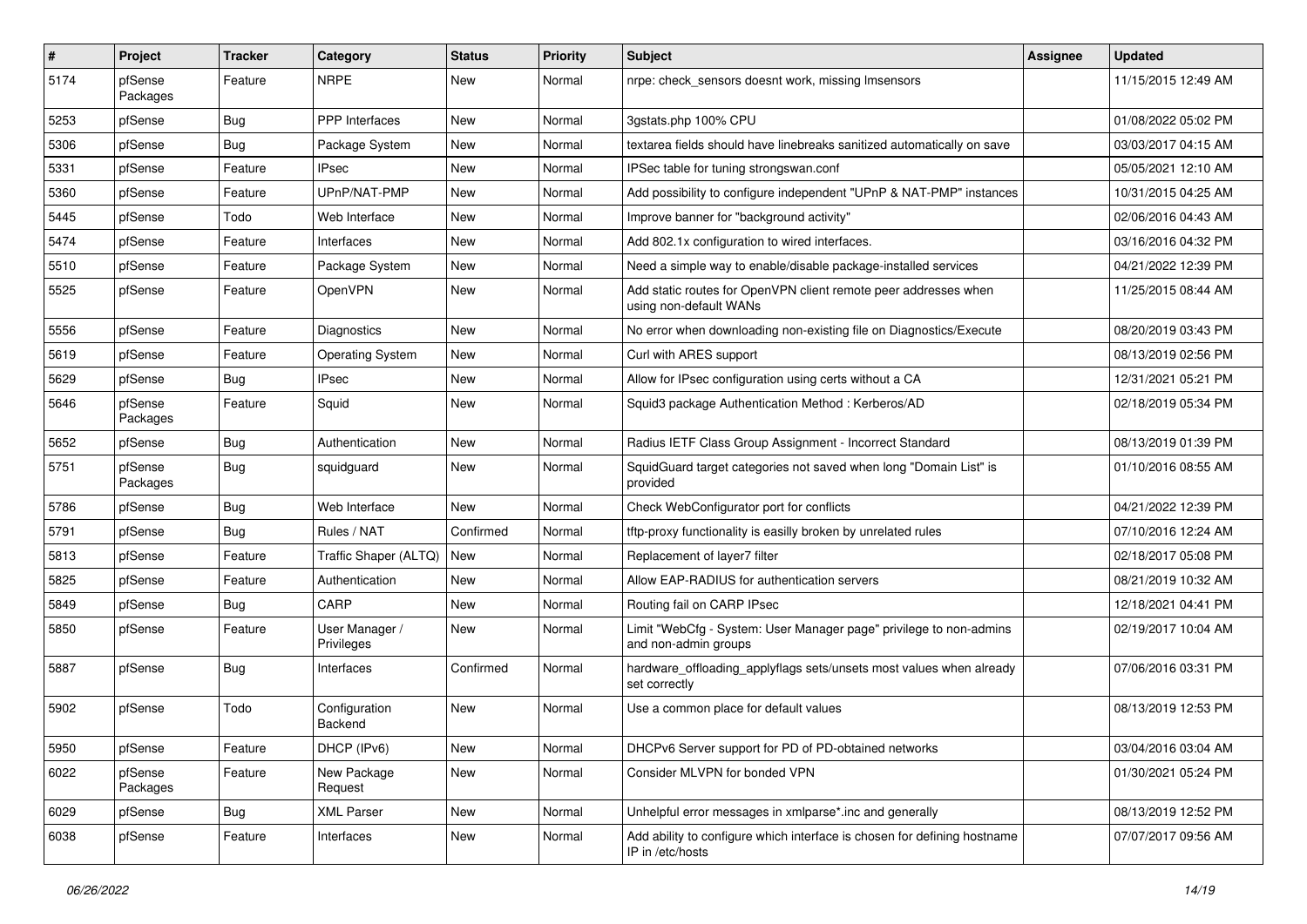| #    | Project             | <b>Tracker</b> | Category                 | <b>Status</b> | <b>Priority</b> | <b>Subject</b>                                                                                        | <b>Assignee</b> | <b>Updated</b>      |
|------|---------------------|----------------|--------------------------|---------------|-----------------|-------------------------------------------------------------------------------------------------------|-----------------|---------------------|
| 6051 | pfSense             | <b>Bug</b>     | DHCP (IPv6)              | New           | Normal          | DHCPv6 Client Failure for additional WAN Address causes<br>2-seconds-service-restart-loop             |                 | 12/03/2020 01:08 AM |
| 6083 | pfSense<br>Packages | <b>Bug</b>     | Squid                    | <b>New</b>    | Normal          | Suqid Realtime Monitor / Squid Cache Table not diplaying correctly                                    |                 | 12/06/2016 07:25 AM |
| 6103 | pfSense             | Feature        | <b>DNS Resolver</b>      | <b>New</b>    | Normal          | DNS Resolver Outgoing Interfaces should be able to use Gateway<br>Groups                              |                 | 10/21/2019 08:02 AM |
| 6176 | pfSense<br>Packages | Feature        | OpenVPN Client<br>Export | New           | Normal          | Privilege for OpenVPN Client Export                                                                   |                 | 10/05/2020 07:33 AM |
| 6186 | pfSense             | <b>Bug</b>     | Services                 | New           | Normal          | race conditions in service startup                                                                    |                 | 04/21/2022 12:39 PM |
| 6207 | pfSense             | Feature        | Rules / NAT              | <b>New</b>    | Normal          | Please, add "THIS IF broadcast" Macro for use in firewall rules                                       |                 | 08/21/2019 11:01 AM |
| 6213 | pfSense             | Feature        | <b>IPsec</b>             | New           | Normal          | IPSEC: IPV4/IPV6 dual-interface-stack support for Mobile IKE                                          |                 | 04/20/2016 07:48 AM |
| 6215 | pfSense             | Feature        | Web Interface            | New           | Normal          | Create consistent UI for admin access security                                                        |                 | 04/20/2016 03:05 PM |
| 6228 | pfSense             | Feature        | <b>Operating System</b>  | New           | Normal          | Please provide a means for IGMPv3 and MLDv2 support                                                   |                 | 05/20/2020 03:21 PM |
| 6283 | pfSense             | Feature        | DHCP (IPv6)              | New           | Normal          | Register DHCPv6 leases with DNS resolver                                                              |                 | 08/21/2019 10:48 AM |
| 6289 | pfSense             | Bug            | Interfaces               | New           | Normal          | IPv6 address not given to track6 interfaces on create                                                 |                 | 12/30/2021 04:17 AM |
| 6321 | pfSense             | Bug            | L <sub>2</sub> TP        | New           | Normal          | Problem with connecting I2tp over ipsec from android and windows                                      |                 | 11/13/2020 11:01 AM |
| 6332 | pfSense             | Todo           | Web Interface            | New           | Normal          | Upgrade encryption options to cover current range of<br>recommendations                               |                 | 08/13/2019 02:34 PM |
| 6362 | pfSense             | <b>Bug</b>     | DHCP (IPv4)              | Confirmed     | Normal          | DHCP Client ID not used                                                                               |                 | 07/09/2021 06:30 AM |
| 6370 | pfSense             | <b>Bug</b>     | <b>IPsec</b>             | Confirmed     | Normal          | IPSEC bound to WAN gateway group and Dynamic DNS doesn't to fail<br>back tunnel to WAN on DDNS update |                 | 08/31/2021 07:38 AM |
| 6398 | pfSense             | <b>Bug</b>     | Configuration<br>Backend | New           | Normal          | If config cannot be loaded due to corruption or bug, it isn't handled<br>gracefully (just stops)      |                 | 08/13/2019 01:23 PM |
| 6412 | pfSense             | Feature        | <b>Operating System</b>  | New           | Normal          | Add includedir directive for /var/etc/xinet.d to xinetd configuration                                 |                 | 08/13/2019 01:23 PM |
| 6457 | pfSense             | Feature        | Installer                | New           | Normal          | Allow ability to configure AWS EC2 AMI via userdata                                                   |                 | 09/21/2020 02:54 PM |
| 6469 | pfSense             | Feature        | Console Menu             | New           | Normal          | Improve help + self documentation in console PHP shell                                                |                 | 08/13/2019 01:23 PM |
| 6470 | pfSense<br>Packages | Feature        | New Package<br>Request   | New           | Normal          | CloudFlare Integration Module                                                                         |                 | 08/13/2019 01:23 PM |
| 6471 | pfSense<br>Packages | <b>Bug</b>     | squidguard               | New           | Normal          | pfsense 2.3.1 squidguard -> common ACL -> Target Rules List<br>missing                                |                 | 06/08/2016 06:22 PM |
| 6481 | pfSense             | <b>Bug</b>     | <b>IPsec</b>             | New           | Normal          | loading EAP RADIUS method failed                                                                      |                 | 03/24/2020 04:25 PM |
| 6493 | pfSense             | <b>Bug</b>     | Web Interface            | Confirmed     | Normal          | Dynamic DNS clients slow page load                                                                    |                 | 06/17/2016 03:43 AM |
| 6500 | pfSense             | Feature        | Package System           | New           | Normal          | Should be a way to determine which packages are available without<br>having to update/install         |                 | 06/17/2016 05:34 PM |
| 6501 | pfSense             | Todo           | Web Interface            | New           | Normal          | Tightening up subnet expansion                                                                        |                 | 08/13/2019 01:23 PM |
| 6517 | pfSense             | Bug            | <b>IPsec</b>             | Confirmed     | Normal          | Adding mobile IPsec phase 2 entries requires restart of strongswan                                    |                 | 06/21/2016 11:04 PM |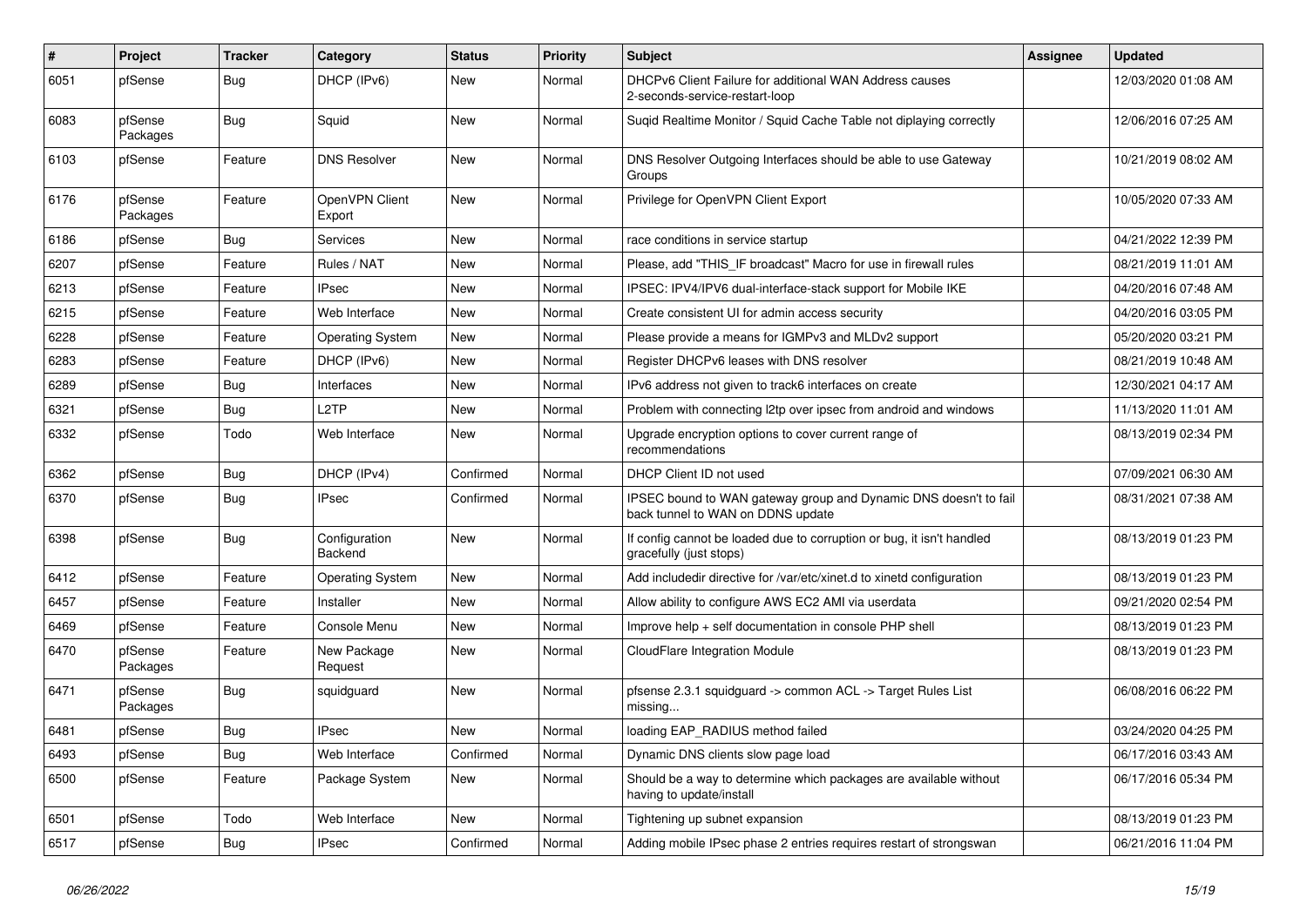| #    | Project             | <b>Tracker</b> | Category                                 | <b>Status</b> | <b>Priority</b> | <b>Subject</b>                                                                                                                                         | <b>Assignee</b> | <b>Updated</b>      |
|------|---------------------|----------------|------------------------------------------|---------------|-----------------|--------------------------------------------------------------------------------------------------------------------------------------------------------|-----------------|---------------------|
| 6521 | pfSense<br>Packages | <b>Bug</b>     | squidguard                               | New           | Normal          | pfsense 2.3.1 squidguard -> Groups ACL -> Target Rules List<br>missing                                                                                 |                 | 06/25/2016 10:49 PM |
| 6539 | pfSense             | Feature        | Rules / NAT                              | <b>New</b>    | Normal          | ICMPv6 filtering requires multiple rules - no range support                                                                                            |                 | 08/13/2019 01:23 PM |
| 6541 | pfSense             | <b>Bug</b>     | IPv6 Router<br>Advertisements<br>(RADVD) | New           | Normal          | IPv6 RAs always include on-link prefix; clients may not use DHCPv6<br>managed addresses                                                                |                 | 08/13/2019 03:23 PM |
| 6554 | pfSense             | Feature        | <b>NTPD</b>                              | New           | Normal          | Reintroduce NTP mode7 for IEEE 1588 PTPd interop                                                                                                       |                 | 08/13/2019 01:40 PM |
| 6555 | pfSense<br>Packages | Feature        | New Package<br>Request                   | New           | Normal          | Support IEEE 1588                                                                                                                                      |                 | 08/13/2019 01:40 PM |
| 6574 | pfSense             | Feature        | Hardware / Drivers                       | <b>New</b>    | Normal          | Support USB RNDIS network interfaces                                                                                                                   |                 | 08/20/2019 08:46 AM |
| 6580 | pfSense             | <b>Bug</b>     | <b>Operating System</b>                  | Confirmed     | Normal          | Bridge with down member interface sends ICMP unreachables where it<br>shouldn't                                                                        |                 | 07/05/2016 05:40 PM |
| 6602 | pfSense             | Feature        | User Manager /<br>Privileges             | New           | Normal          | Config writes denied via "deny config write" permission should notify as<br>such                                                                       |                 | 08/20/2019 03:43 PM |
| 6604 | pfSense             | Feature        | <b>NTPD</b>                              | New           | Normal          | Allow NTP server list to be overridden by DHCP/PPP                                                                                                     |                 | 08/13/2019 01:39 PM |
| 6605 | pfSense             | <b>Bug</b>     | Interfaces                               | Confirmed     | Normal          | rc.linkup logic issues with actions taken                                                                                                              |                 | 07/12/2016 07:46 PM |
| 6614 | pfSense             | Bug            | Web Interface                            | Confirmed     | Normal          | Dashboard high CPU usage                                                                                                                               |                 | 07/14/2016 03:04 PM |
| 6615 | pfSense             | Feature        | DHCP (IPv4)                              | New           | Normal          | new DHCP server option                                                                                                                                 |                 | 08/13/2019 01:39 PM |
| 6627 | pfSense             | <b>Bug</b>     | Rules / NAT                              | New           | Normal          | floating tab match rules ignore quick action so should be removed                                                                                      |                 | 07/18/2016 02:15 PM |
| 6668 | pfSense             | <b>Bug</b>     | <b>IPsec</b>                             | Feedback      | Normal          | IPSec tunnel + L2TP/IPSec VPN - wrong PSK chosen by pfSense                                                                                            |                 | 09/21/2019 02:07 AM |
| 6691 | pfSense             | Bug            | DHCP (IPv6)                              | New           | Normal          | dhcp6c quits after only two tries if no response was received                                                                                          |                 | 12/07/2020 04:25 PM |
| 6738 | pfSense             | Feature        | Web Interface                            | New           | Normal          | GUI Action Buttons replicated to the top of the List                                                                                                   |                 | 07/10/2021 01:04 PM |
| 6776 | pfSense             | Feature        | Rules / NAT                              | New           | Normal          | Allow disabling of "filter rule association" by default                                                                                                |                 | 08/17/2021 10:56 AM |
| 6784 | pfSense<br>Packages | <b>Bug</b>     | haproxy                                  | New           | Normal          | HAProxy version .48 will not use URL Table Alias for front end listener                                                                                |                 | 02/18/2019 05:32 PM |
| 6789 | pfSense<br>Packages | Feature        | Squid                                    | <b>New</b>    | Normal          | disgest_ldap_auth                                                                                                                                      |                 | 08/13/2019 09:57 AM |
| 6796 | pfSense             | Feature        | Interfaces                               | <b>New</b>    | Normal          | Allow hostnames as GRE and GIF endpoints                                                                                                               |                 | 08/13/2019 02:35 PM |
| 6799 | pfSense             | <b>Bug</b>     | Rules / NAT                              | New           | Normal          | Using NOT (!) with interface subnet macros results unexpected traffic<br>passing when multiple subnets are included in the macro (i.e. VIP<br>subnets) |                 | 02/07/2022 02:18 PM |
| 6803 | pfSense             | Bug            | Web Interface                            | New           | Normal          | CSRF timeout occurs when it (probably) shouldn't                                                                                                       |                 | 11/03/2016 09:43 PM |
| 6816 | pfSense             | Feature        | IPv6 Router<br>Advertisements<br>(RADVD) | New           | Normal          | Status and/or Diagnostics page for radvd                                                                                                               |                 | 08/13/2019 02:35 PM |
| 6823 | pfSense             | <b>Bug</b>     | Interfaces                               | New           | Normal          | No connectivity after changing link state to UP                                                                                                        |                 | 04/21/2022 12:39 PM |
| 6831 | pfSense<br>Packages | Feature        | Snort                                    | New           | Normal          | Snort does not support aliases containing FQDN                                                                                                         |                 | 07/11/2020 12:51 PM |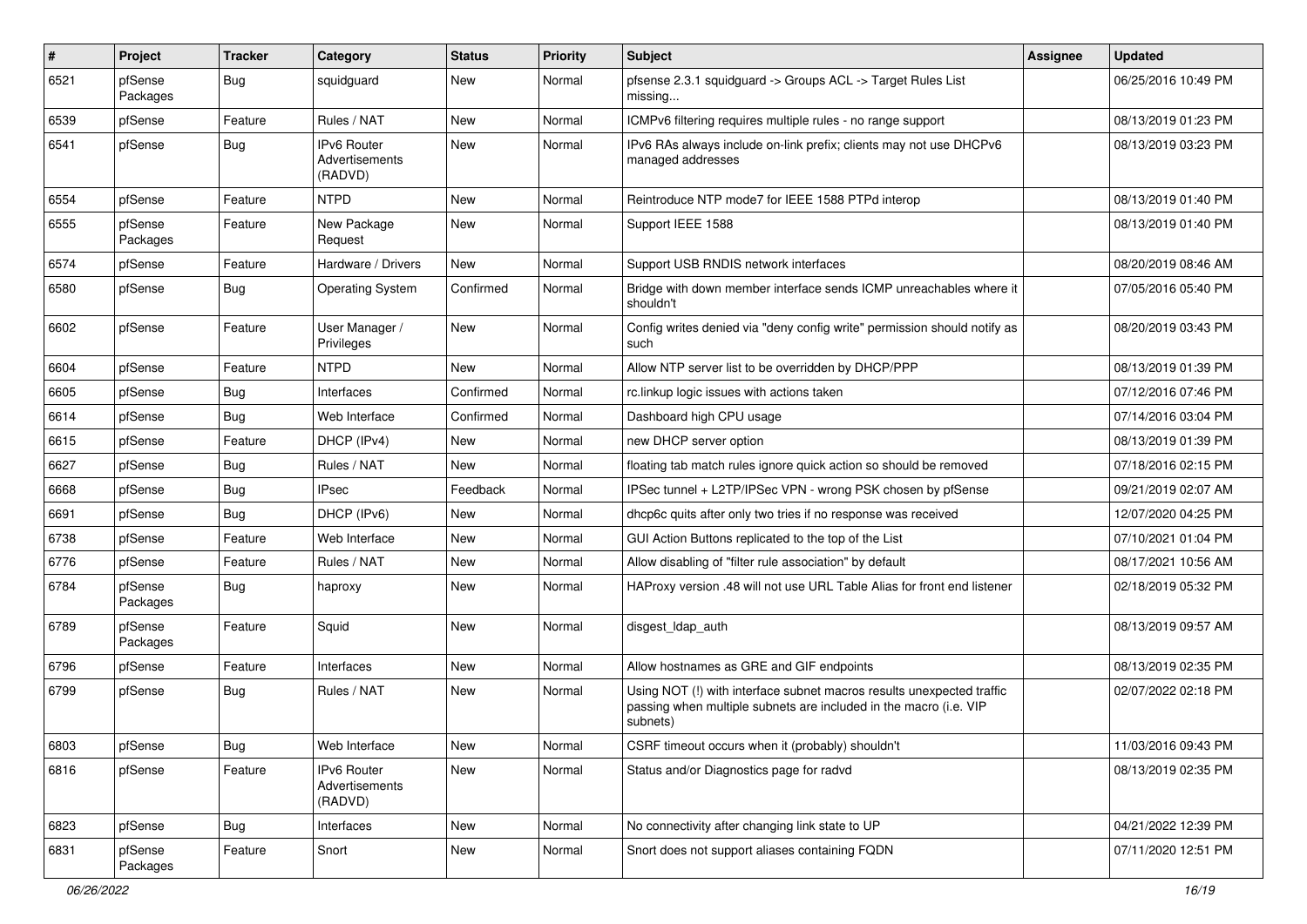| $\vert$ # | Project             | <b>Tracker</b> | Category            | <b>Status</b> | <b>Priority</b> | <b>Subject</b>                                                                                                                | <b>Assignee</b> | <b>Updated</b>      |
|-----------|---------------------|----------------|---------------------|---------------|-----------------|-------------------------------------------------------------------------------------------------------------------------------|-----------------|---------------------|
| 6845      | pfSense             | Feature        | Interfaces          | New           | Normal          | DHCP / DHCPv6 WAN client status page                                                                                          |                 | 08/19/2019 12:37 PM |
| 6861      | pfSense<br>Packages | Bug            | haproxy             | New           | Normal          | Ha-Proxy duplicated backend used in place of original backend                                                                 |                 | 02/18/2019 05:30 PM |
| 6917      | pfSense             | Feature        | Upgrade             | New           | Normal          | Add ability to choose from what IP/IFACE you search for updates                                                               |                 | 11/11/2016 09:51 AM |
| 6926      | pfSense             | Bug            | UPnP/NAT-PMP        | New           | Normal          | Miniupnp advertising expired IPv6 address                                                                                     |                 | 01/15/2022 08:29 PM |
| 6956      | pfSense             | Feature        | Captive Portal      | New           | Normal          | Allow more control over concurrent logins                                                                                     |                 | 11/23/2016 12:01 PM |
| 6960      | pfSense             | Feature        | DHCP (IPv4)         | New           | Normal          | Consider replacing ISC DHCP server with KEA DHCP                                                                              |                 | 09/24/2020 01:59 PM |
| 6977      | pfSense             | Bug            | Interfaces          | New           | Normal          | VLAN traffic is erroneously counted as underlying iface (untagged)<br>traffic                                                 |                 | 08/13/2019 02:56 PM |
| 7000      | pfSense<br>Packages | Feature        | ntop                | New           | Normal          | ntopng historical data needs to be reworked                                                                                   |                 | 01/14/2017 09:20 AM |
| 7039      | pfSense<br>Packages | <b>Bug</b>     | haproxy             | Feedback      | Normal          | HAProxy backend configuration does not handle intermediate CAs<br>properly                                                    |                 | 04/21/2022 12:40 PM |
| 7040      | pfSense             | Bug            | Interfaces          | New           | Normal          | Issue when disabling an interface                                                                                             |                 | 12/26/2016 02:56 AM |
| 7082      | pfSense             | Bug            | Package System      | New           | Normal          | pkg_edit.php - impossible to use default_value with rowhelperfield                                                            |                 | 08/21/2019 09:15 AM |
| 7085      | pfSense             | Feature        | Rules / NAT         | <b>New</b>    | Normal          | Edit Firewall Rules Seperator                                                                                                 |                 | 09/10/2017 09:15 AM |
| 7096      | pfSense             | Bug            | <b>DNS Resolver</b> | Feedback      | Normal          | Unbound fails to start on boot if specific network devices are<br>configured in the "Network Interfaces"                      |                 | 11/22/2021 08:59 AM |
| 7113      | pfSense             | Bug            | Dashboard           | New           | Normal          | Interface name in Traffic Graphs                                                                                              |                 | 12/31/2021 05:40 PM |
| 7138      | pfSense             | <b>Bug</b>     | DHCP (IPv6)         | Assigned      | Normal          | Pfsense wide dhcpv6 client doesn't recognise ifid statement                                                                   |                 | 04/21/2022 12:39 PM |
| 7152      | pfSense             | Bug            | <b>DNS Resolver</b> | New           | Normal          | Unbound / DNS Resolver issue if "Register DHCP static mappings in<br>the DNS Resolver" set before wildcard DNS custom options |                 | 12/18/2021 04:59 PM |
| 7172      | pfSense             | Bug            | DHCP (IPv4)         | New           | Normal          | Sorting by hostname in Services > DHCP Server > LAN should be<br>"natural" (alphanumeric friendly)                            |                 | 08/20/2019 03:47 PM |
| 7182      | pfSense             | Feature        | Dashboard           | New           | Normal          | Break up System Widget on the Dashboard                                                                                       |                 | 08/21/2019 08:59 AM |
| 7195      | pfSense             | <b>Bug</b>     | Package System      | New           | Normal          | pkg_edit.php - <checkenablefields> tag has no effect on fields other<br/>than checkbox/input</checkenablefields>              |                 | 08/21/2019 09:15 AM |
| 7201      | pfSense             | Feature        | <b>NTPD</b>         | New           | Normal          | NTP Support multiple GPS reference clocks                                                                                     |                 | 04/27/2021 12:31 PM |
| 7238      | pfSense             | Bug            | Web Interface       | New           | Normal          | Menu layout broken when using "Hostname in Menu" with long<br>hostnames                                                       |                 | 02/21/2017 07:01 AM |
| 7244      | pfSense             | Feature        | Developer Tools     | New           | Normal          | Publish pfsense as a Vagrant Basebox                                                                                          |                 | 01/29/2019 04:09 AM |
| 7260      | pfSense             | Feature        | Rules / NAT         | New           | Normal          | Source OS / p0f Database Missing Modern Operating Systems                                                                     |                 | 04/18/2020 02:25 AM |
| 7281      | pfSense             | Feature        | OpenVPN             | New           | Normal          | OpenVPN: Add support for IPv6 dynamic prefix selection                                                                        |                 | 12/21/2017 08:56 PM |
| 7286      | pfSense             | <b>Bug</b>     | <b>OpenVPN</b>      | Incomplete    | Normal          | OpenVPN client is unreliable when you have multiple tunnels                                                                   |                 | 08/19/2019 03:28 PM |
| 7287      | pfSense             | Feature        | <b>NTPD</b>         | New           | Normal          | NTP add support for ACTS ref clock                                                                                            |                 | 10/12/2020 07:45 AM |
| 7292      | pfSense             | Feature        | Dynamic DNS         | New           | Normal          | DynamicDNS configuration does not sync to HA secondary                                                                        |                 | 02/21/2017 04:56 PM |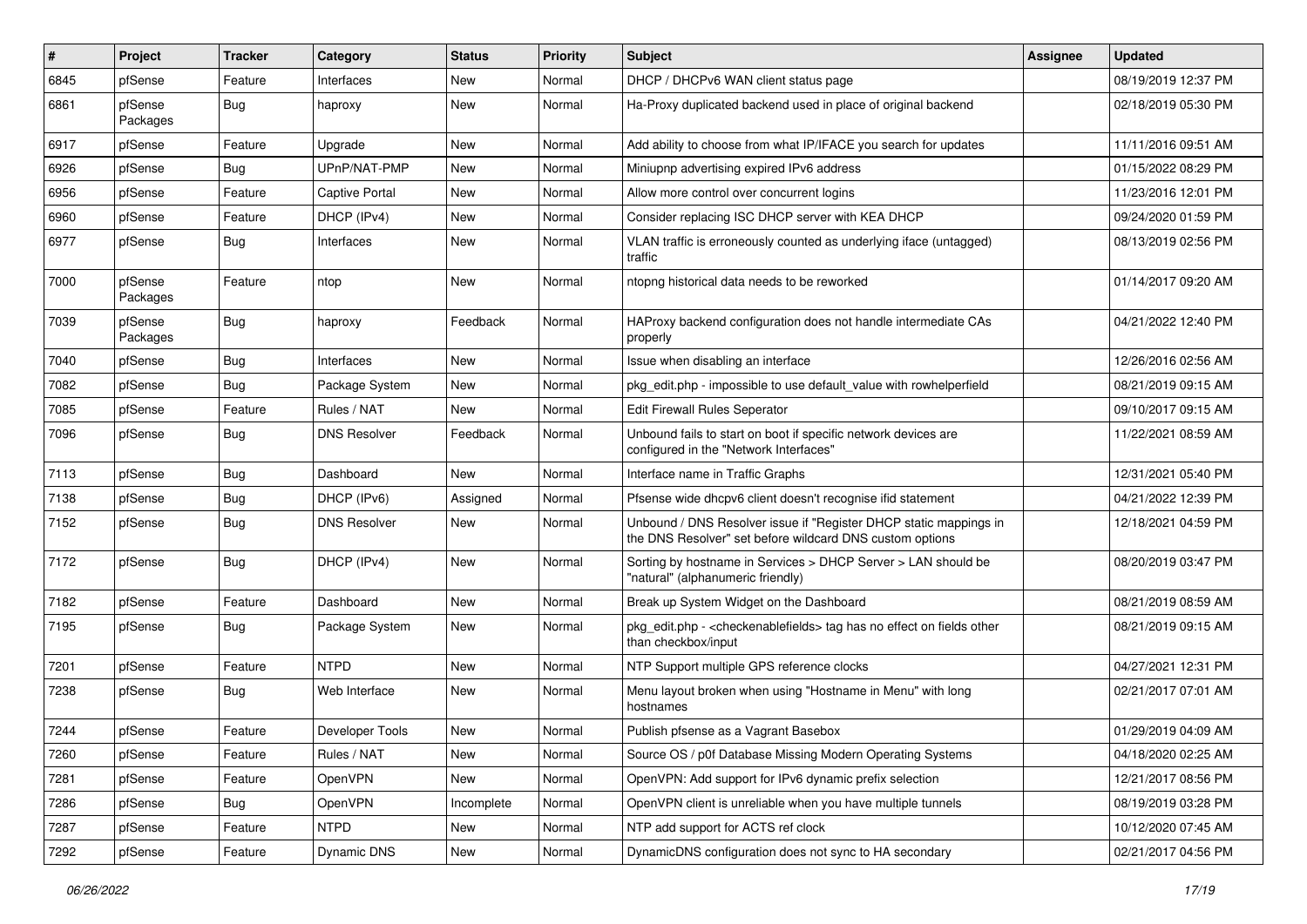| #    | <b>Project</b>      | <b>Tracker</b> | Category                                 | <b>Status</b> | <b>Priority</b> | <b>Subject</b>                                                                                                                  | Assignee | <b>Updated</b>      |
|------|---------------------|----------------|------------------------------------------|---------------|-----------------|---------------------------------------------------------------------------------------------------------------------------------|----------|---------------------|
| 7303 | pfSense             | <b>Bug</b>     | IPv6 Router<br>Advertisements<br>(RADVD) | New           | Normal          | ipv6 connectivity lost on pfSense reboot                                                                                        |          | 08/20/2019 12:23 PM |
| 7352 | pfSense             | Bug            | Routing                                  | <b>New</b>    | Normal          | pfSense IPv6 static route is dumped after a WAN flap                                                                            |          | 01/20/2022 09:35 AM |
| 7367 | pfSense<br>Packages | Feature        | Squid                                    | New           | Normal          | <b>Wizard for Squid</b>                                                                                                         |          | 03/14/2017 01:59 PM |
| 7373 | pfSense             | <b>Bug</b>     | Rules / NAT                              | <b>New</b>    | Normal          | Firewall schedules GUI needs to be redone from scratch                                                                          |          | 08/21/2019 08:56 AM |
| 7385 | pfSense             | Todo           | Web Interface                            | <b>New</b>    | Normal          | Sanitize PHP includes                                                                                                           |          | 08/13/2019 03:22 PM |
| 7402 | pfSense             | Bug            | Web Interface                            | New           | Normal          | Inconsistent use of htmlentities validation checks                                                                              |          | 03/21/2017 08:58 AM |
| 7403 | pfSense<br>Packages | Bug            | FreeRADIUS                               | New           | Normal          | Captive Portal + freeradius2 + MySQL problems with German Umlaut                                                                |          | 03/17/2017 09:12 AM |
| 7405 | pfSense             | Feature        | DHCP (IPv4)                              | <b>New</b>    | Normal          | Ability to add dhcp host reservations from "Diagnostics -> ARP table"                                                           |          | 10/12/2020 08:22 AM |
| 7414 | pfSense<br>Packages | Feature        | Snort                                    | New           | Normal          | snort needs automated refresh on ip change                                                                                      |          | 08/20/2019 08:55 AM |
| 7418 | pfSense             | Feature        | <b>Dynamic DNS</b>                       | <b>New</b>    | Normal          | Dynamic dns should be sorted interface name                                                                                     |          | 08/21/2019 08:58 AM |
| 7420 | pfSense             | Bug            | <b>IPsec</b>                             | New           | Normal          | ipsec status freezing                                                                                                           |          | 02/13/2020 09:09 AM |
| 7430 | pfSense             | <b>Bug</b>     | Interfaces                               | <b>New</b>    | Normal          | pfsense-utils.inc - where_is_ipaddr_configured() should account for<br>loopback interface                                       |          | 08/13/2019 03:48 PM |
| 7449 | pfSense<br>Packages | Feature        | OpenVPN Client<br>Export                 | New           | Normal          | feature request for openvpn-client-export package, add the support for<br>openypn up and down script, for mapping network drive |          | 08/06/2019 05:06 PM |
| 7453 | pfSense<br>Packages | Bug            | <b>ACME</b>                              | New           | Normal          | DNS-ovh need to save or display consumer key                                                                                    |          | 04/06/2017 10:54 AM |
| 7462 | pfSense<br>Packages | <b>Bug</b>     | haproxy                                  | <b>New</b>    | Normal          | HAproxy not rebinding properly after WAN DHCP IP change                                                                         |          | 01/11/2018 09:15 AM |
| 7476 | pfSense             | Bug            | Logging                                  | New           | Normal          | Dirty buffer used to build log messages?                                                                                        |          | 04/17/2017 09:51 PM |
| 7535 | pfSense<br>Packages | Feature        | Snort                                    | New           | Normal          | Snort messages filling System / General. Should have its own log.                                                               |          | 02/18/2019 05:29 PM |
| 7541 | pfSense             | Feature        | Installer                                | New           | Normal          | ZFS Install, add hot spare option                                                                                               |          | 08/14/2019 09:32 AM |
| 7551 | pfSense             | Bug            | Rules / NAT                              | New           | Normal          | Dynamic IPsec endpoints not added to rule set after WAN down/up                                                                 |          | 05/16/2017 02:26 PM |
| 7563 | pfSense             | Feature        | L <sub>2</sub> TP                        | New           | Normal          | I2tp Suggestion: consider allowing IP/Subnet for the user.                                                                      |          | 08/21/2019 10:52 AM |
| 7589 | pfSense             | Bug            | Diagnostics                              | <b>New</b>    | Normal          | diag_edit.php old print_info_box                                                                                                |          | 05/20/2017 05:02 PM |
| 7590 | pfSense             | <b>Bug</b>     | Diagnostics                              | <b>New</b>    | Normal          | diag edit do not save when nothing to sae (in directory browse view)                                                            |          | 05/20/2017 05:04 PM |
| 7602 | pfSense             | Feature        | Operating System                         | New           | Normal          | Auto-Create bootable USB for recovery                                                                                           |          | 08/13/2019 09:50 AM |
| 7626 | pfSense             | Feature        | Interfaces                               | <b>New</b>    | Normal          | Add IPoE support for WAN                                                                                                        |          | 01/01/2022 12:31 AM |
| 7665 | pfSense             | Bug            | Aliases / Tables                         | <b>New</b>    | Normal          | Host range validation for Aliases is not strict enough                                                                          |          | 08/21/2019 11:01 AM |
| 7671 | pfSense             | Feature        | Gateway Monitoring                       | <b>New</b>    | Normal          | Gateway Monitoring Via Custom Script or Telnet.                                                                                 |          | 09/18/2020 02:59 PM |